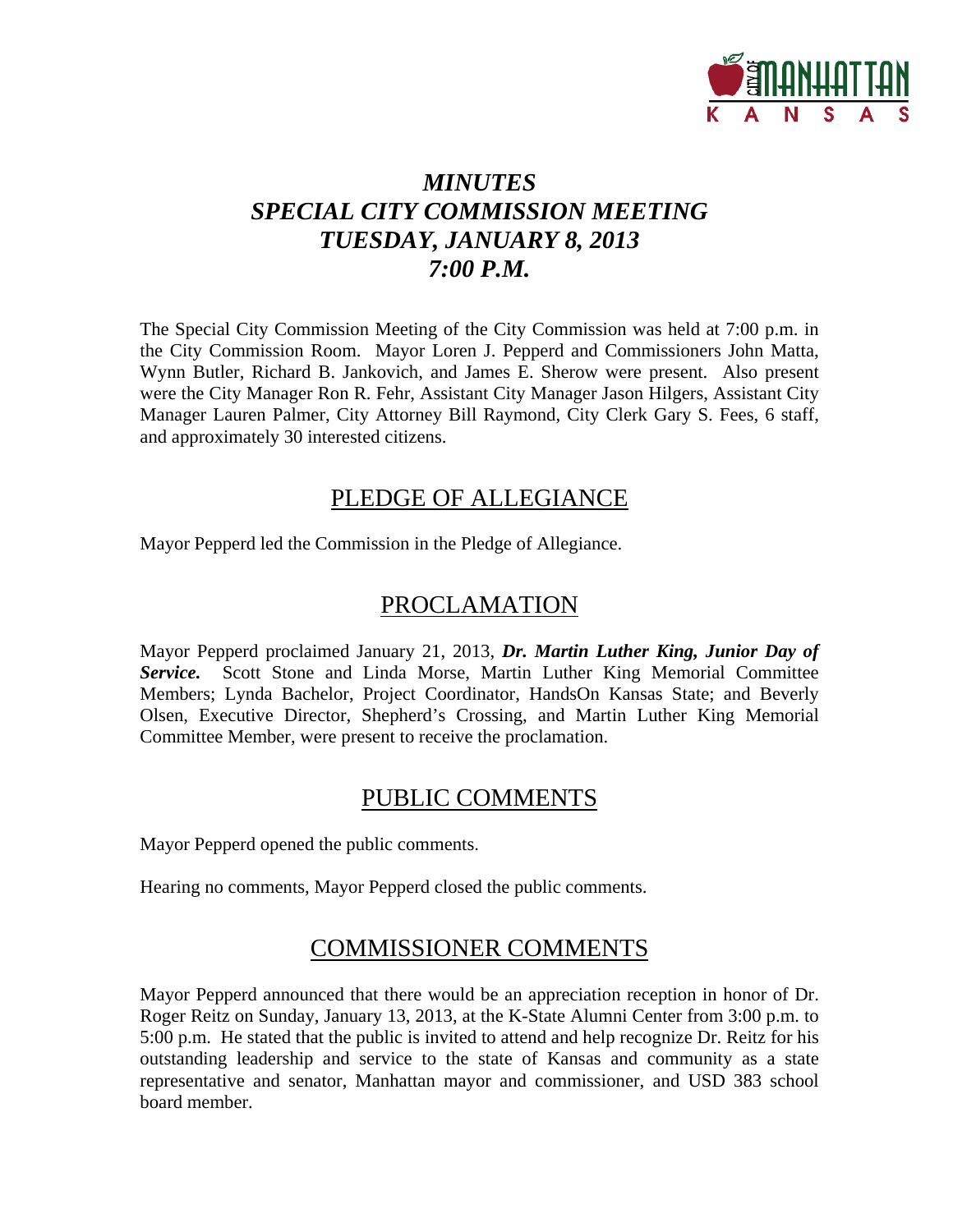Minutes Special City Commission Meeting January 8, 2013 Page 2

### CONSENT AGENDA

(\* denotes those items discussed)

### **MINUTES**

The Commission approved the minutes of the Regular City Commission Meeting held Tuesday, December 18, 2012.

### **CLAIMS REGISTER NO. 2717**

The Commission approved Claims Register No. 2717 authorizing and approving the payment of claims from December 12, 2012, to December 31, 2012, in the amount of \$2,578,731.48.

### **LICENSES**

The Commission approved a Merchant Guard Agency License for calendar year 2013 for VendTech Enterprise, LLC, 250 North Rock Road, Suite 360, Wichita, Kansas; a Tree Maintenance License for calendar year 2013 for Randy's Tree Service, 110 Castle Street, Junction City, Kansas; and an annual Cereal Malt Beverages Off-Premises License for Wildcat Creek Golf and Fitness, 800 Anneberg Circle.

### **FINAL PLAT – BLUEMONT & N. MANHATTAN HOTEL ADDITION**

The Commission accepted the easements and rights-of-way, as shown on the Final Plat of Bluemont & N. Manhattan Hotel Addition, a Commercial Planned Unit Development, generally located on the northeast corner of Bluemont and N. Manhattan Avenues, based on conformance with the Manhattan Urban Area Subdivision Regulations.

#### **FINAL PLAT – FARRAR ADDITION, UNIT THREE**

The Commission accepted the easements and rights-of-way, as shown on the Final Plat of Farrar Addition, Unit Three, generally located north of Levee Drive at 301 Levee Drive, Farrar Corporation, and east of Hayes Drive at 1416 Hayes Drive, based on conformance with the Manhattan Urban Area Subdivision Regulations.

### **\* RESOLUTION NO. 010813-A – LAND ACQUISITION – FARRAR CORPORATION**

The Commission approved Resolution No. 010813-A authorizing the sale and conveyance of certain unimproved land to Farrar Corporation.

**\* ORDINANCE NO. 6981 – ISSUE HOSPITAL REFUNDING REVENUE BONDS – MERCY REGIONAL**

Commissioner Butler announced that he had a conflict of interest and would be abstaining on the item due to his wife's employment at Mercy Hospital.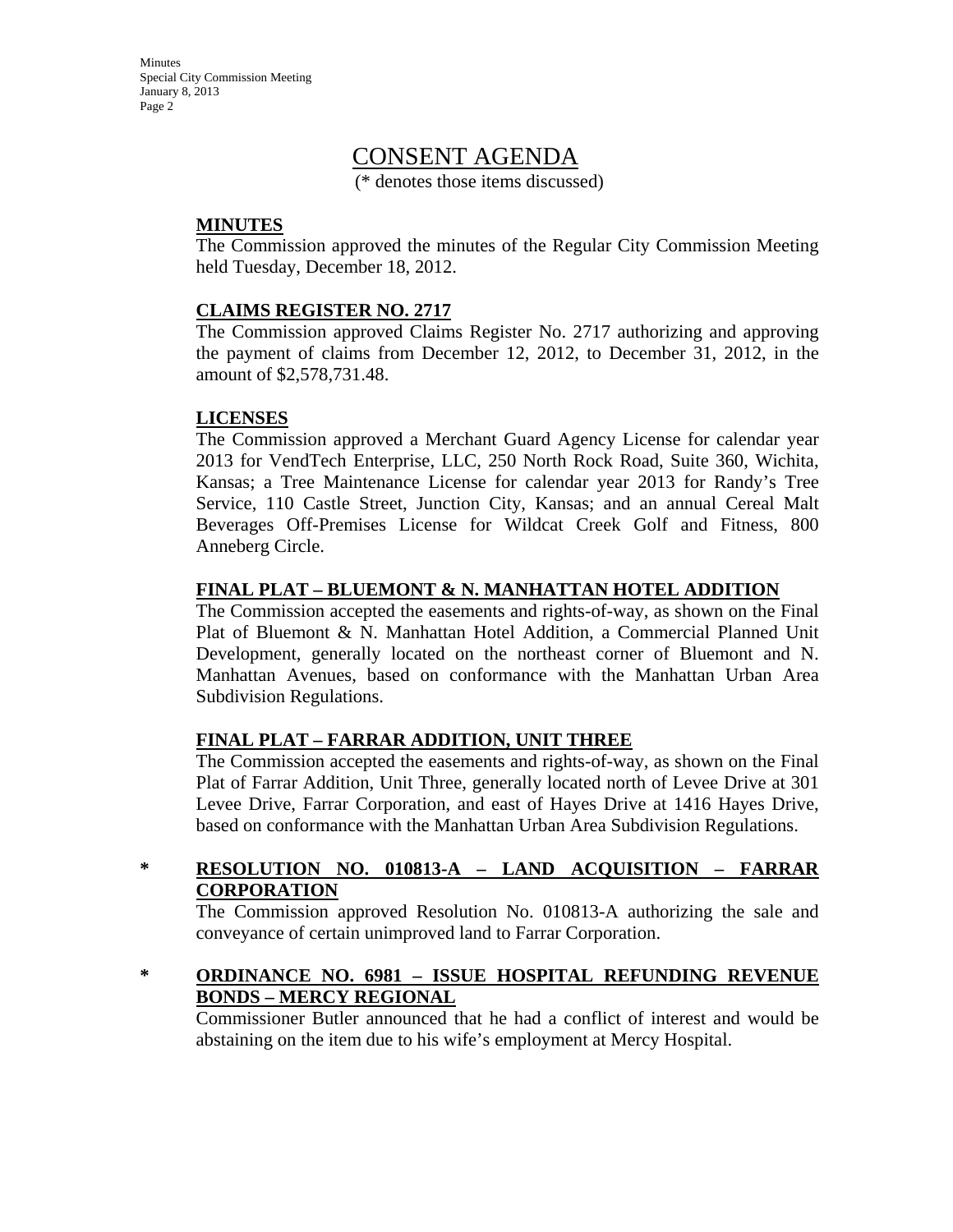### CONSENT AGENDA (*CONTINUED*)

### **\* ORDINANCE NO. 6981 – ISSUE HOSPITAL REFUNDING REVENUE BONDS – MERCY REGIONAL** *(CONTINUED)*

The Commission approved Ordinance No. 6981 authorizing the issuance of Hospital Refunding Revenue Bonds for Mercy Regional Health Center, of Manhattan, Kansas.

### **FIRST READING – NO PARKING ZONE – 1600 BLOCK OF PLYMOUTH ROAD**

The Commission approved first reading of an ordinance designating a "No Parking Zone" along a portion of the 1600 block of Plymouth Road.

### **\* RESOLUTION NO. 010813-B – STAR BOND INDENTURE**

Ron Fehr, City Manager, responded to questions from the Commission and provided additional information on the item.

The Commission approved Resolution No. 010813-B authorizing the City to contribute additional revenues to the STAR bonds as a result of allowing additional hotel space within the STAR bond district.

### **\* NEGOTIATE – ENGINEERING SERVICES – US 24 AND EAST POYNTZ AVENUE INTERSECTION (ST1107)**

The Commission accepted the recommendation of the selection committee and authorized City Administration to negotiate a contract with Schwab-Eaton, P.A., of Manhattan, Kansas, for engineering services for the US 24 Highway and East Poyntz Avenue Intersection Improvement Project (ST1107).

### **AGREEMENT – PROFESSIONAL SERVICES – WATERSHED ANALYSIS, PHASE I, GIS STUDY (SM1205)**

The Commission authorized the Mayor and City Clerk to execute an agreement in the amount of \$187,500.00 with Bartlett and West, Inc., of Manhattan, Kansas, for professional services related to the Watershed Analysis, Phase I, GIS Study (SM1205).

### **\* RESOLUTION NOS. 010813-C, 010813-D, AND 010813-E - KDOT APPLICATION SUBMITTALS**

Ron Fehr, City Manager, responded to questions from the Commission and provided clarification on the grant applications for the three proposed projects.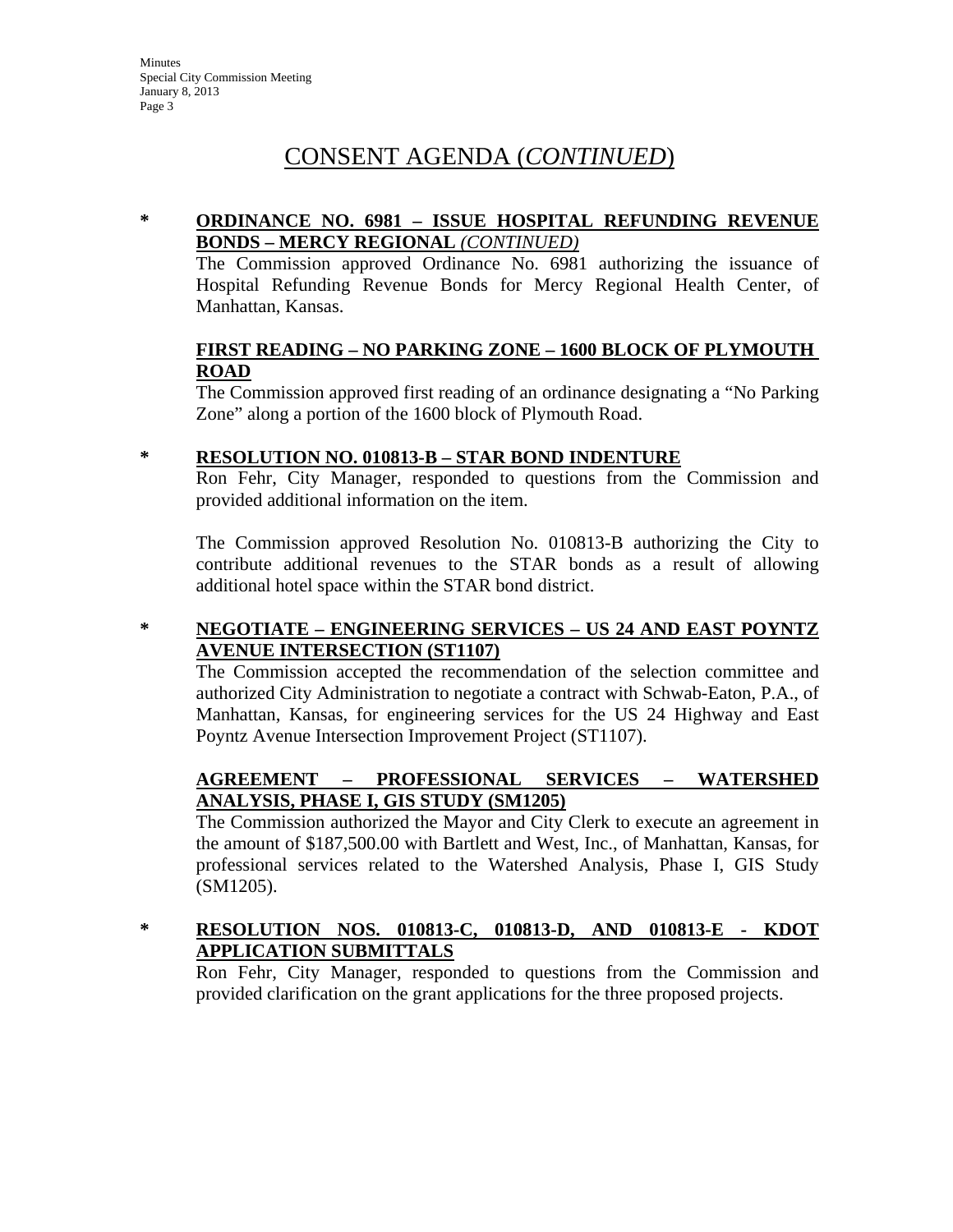### CONSENT AGENDA (*CONTINUED*)

### **\* RESOLUTION NOS. 010813-C, 010813-D, AND 010813-E - KDOT APPLICATION SUBMITTALS** *(CONTINUED)*

The Commission authorized City Administration to submit the following three recommended projects: Juliette Avenue from Bluemont Avenue to Laramie Street (Historic Category), Pedestrian and Bicycle Bridge at K-177 and K-18 Interchange (Pedestrian and Bicycle Category); and Old Big Blue Drainage Channel Improvements, Phase V (Scenic and Environmental Category); and approve Resolution Nos. 010813-C, 010813-D, and 010813-E to the Kansas Department of Transportation for the Transportation Enhancement Improvement Program.

### **\* AMENDMENT - ECOMONIC DEVELOPMENT – MANHATTAN AREA TECHNICAL COLLEGE**

Lauren Palmer, Assistant City Manager, responded to questions from the Commission on the proposed amendment to the Economic Development Agreement. She then provided additional information regarding the Agreement with Manhattan Area Technical College and compliance performance.

Dr. Rob Edleston, President, Manhattan Area Technical College (MATC), responded to questions from the Commission regarding the financial impact to MATC if the proposed amendment to the Agreement is not approved. He provided additional information on the science programs offered and explained the lag in time in attracting students to the program due to the delay of the National Bio-Agro Defense Facility.

The Commission authorized the Mayor and City Clerk to execute an Amendment to the Economic Development Agreement with Manhattan Area Technical College.

### **FAA TRANSFER AGREEMENT – NAVIGATIONAL EQUIPMENT**

The Commission authorized the Mayor and City Clerk to execute the Transfer Agreement with the Federal Aviation Administration for the transfer of navigational equipment at the Manhattan Regional Airport.

### **\* GRANT RIGHT-OF-WAY – WESTAR ENERGY**

The Commission authorized the Mayor and City Clerk to execute an agreement granting Westar Energy right-of-way on Lot 15 in Manhattan Industrial Park, Unit 3.

#### **BOARD APPOINTMENT**

The Commission approved an appointment by Mayor Pepperd to the Downtown Business Improvement District Advisory Board.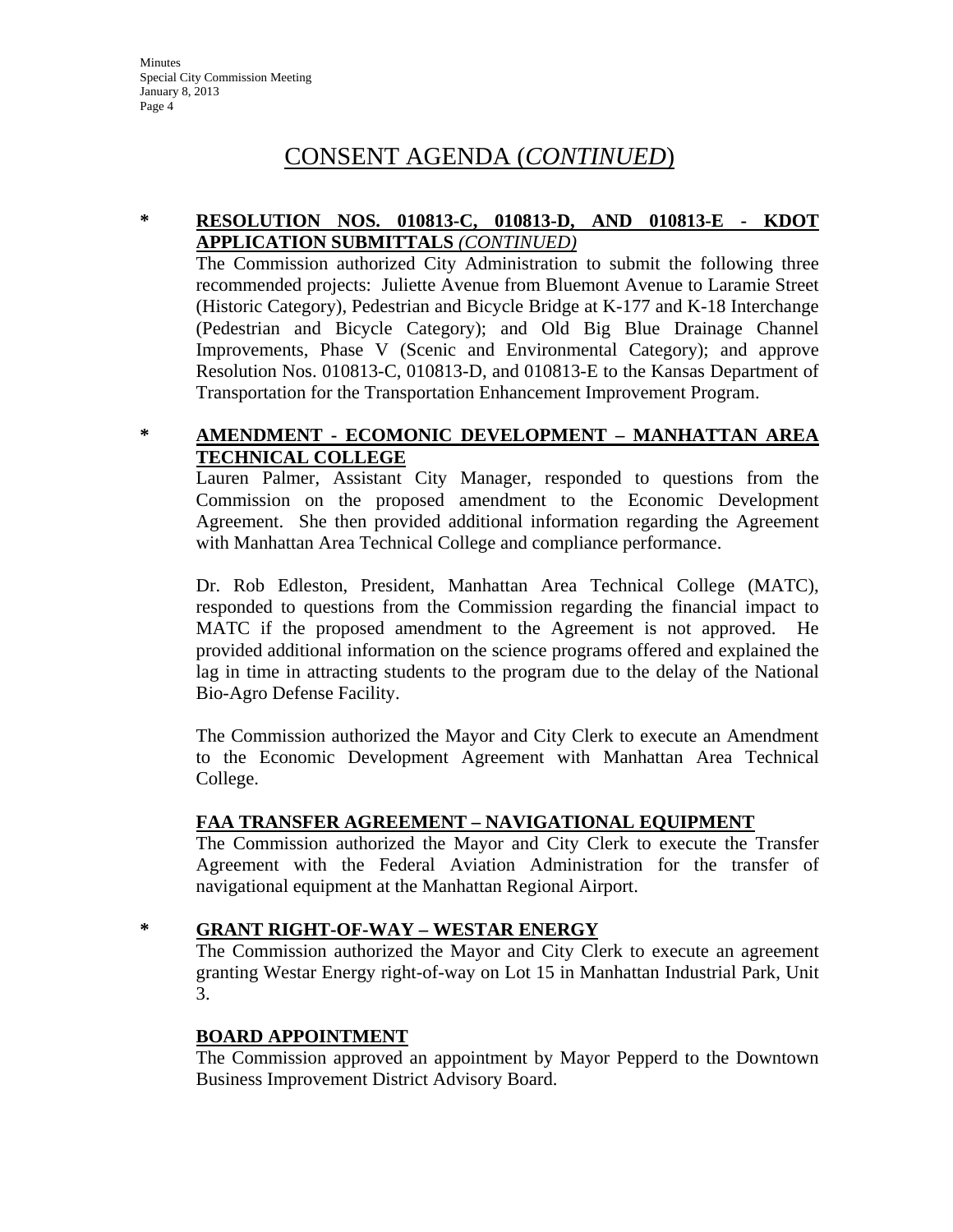Minutes Special City Commission Meeting January 8, 2013 Page 5

### CONSENT AGENDA (*CONTINUED*)

### **BOARD APPOINTMENT** *(CONTINUED)*

*Downtown Business Improvement District Advisory Board* Appointment of Janelle Reichert, 3509 Dickens Avenue, to a two-year term. Ms. Reichert's term begins immediately, and will expire December 31, 2014.

After discussion and comments from the Commission, Commissioner Sherow moved to approve the consent agenda, as read. Commissioner Jankovich seconded the motion. On a roll call vote, motion carried 5-0, with the exception of Item G, ORDINANCE NO. 6981 – ISSUE HOSPITAL REFUNDING REVENUE BONDS – MERCY REGIONAL, which carried 4-0-1, with Commissioner Butler abstaining; and, with the exception of Item M, AMENDMENT - ECOMONIC DEVELOPMENT – MANHATTAN AREA TECHNICAL COLLEGE, which carried 4-1, with Commissioner Matta voting against the motion.

### GENERAL AGENDA

### **PUBLIC HEARING – MUNICIPAL FACILITY REVIEW - PROPOSED EXPANSION OF MANHATTAN PUBLIC LIBRARY**

Eric Cattell, Assistant Director for Planning, presented the item and highlighted the expansion plans for the Manhattan Public Library. He then responded to questions from the Commission and provided additional information on the purpose of the Municipal Facility Review.

Linda Knupp, Director, Manhattan Public Library, provided additional information regarding the proposed expansion plans. She then responded to questions from the Commission regarding programming, expanding the children's reading program at possibly the two new fire houses or at the Sunset Zoo Nature Exploration Center, staffing, and patron and employee parking.

Mayor Pepperd opened the public hearing.

Richard Hill, 3513 Stagecoach Circle, representing Landlords of Manhattan, informed the Commission that he understood that this was a zoning matter; however, he stated that he could not support the proposed Library expansion because it would result in a mill levy increase which would increase property taxes.

Hearing no other comments, Mayor Pepperd closed the public hearing.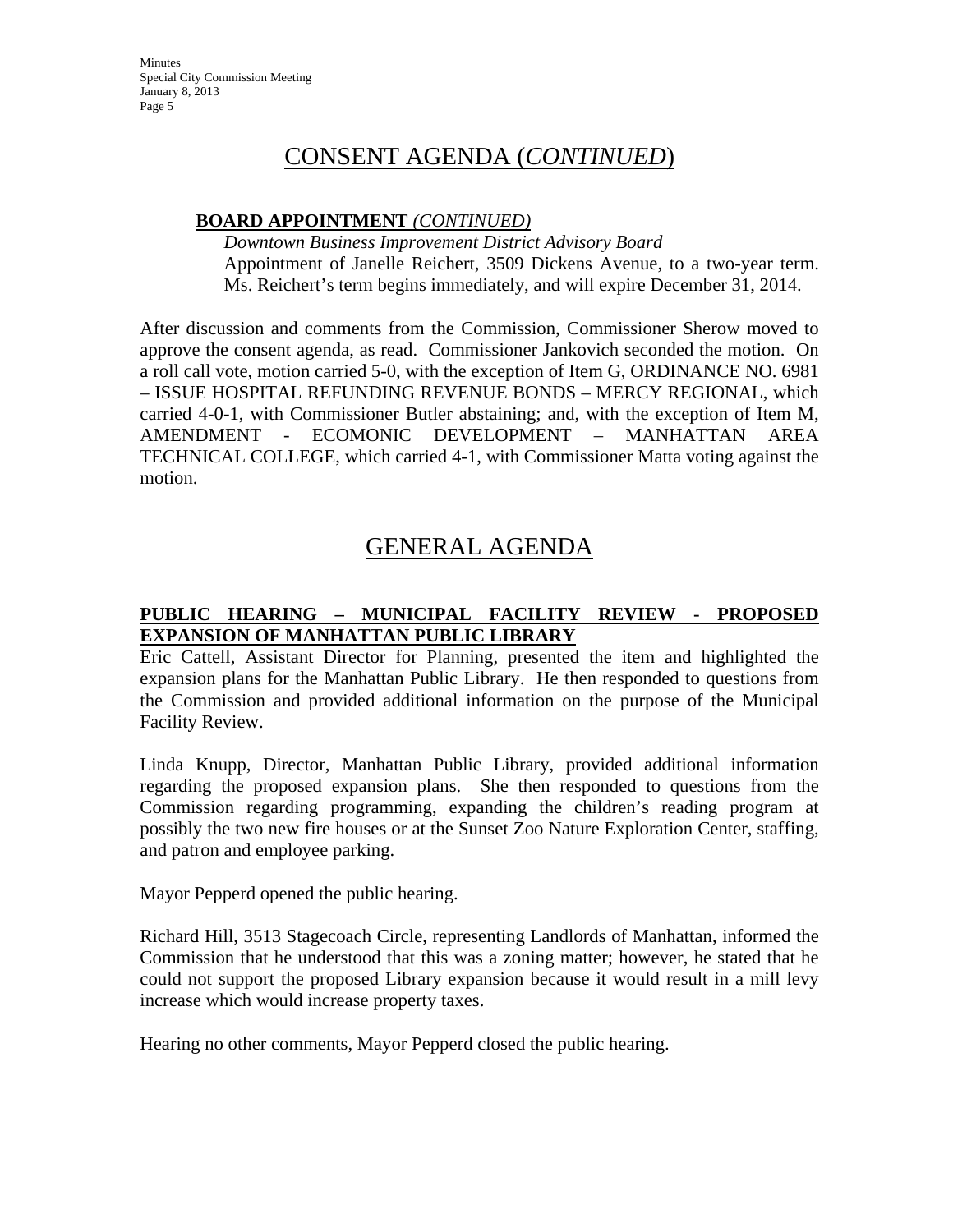### GENERAL AGENDA (*CONTINUED*)

### **FIRST READING - MUNICIPAL FACILITY REVIEW - PROPOSED EXPANSION OF MANHATTAN PUBLIC LIBRARY**

After discussion and comments from the Commission, Commissioner Sherow moved to find by a preponderance of the evidence that the public interests to be served by the proposed expansion of the Manhattan Public Library outweigh the impacts upon legitimate community interests and to approve first reading of an ordinance authorizing the proposed Municipal Facility, generally located at 629 Poyntz Avenue, for the expansion of the Manhattan Public Library as proposed, based on the findings in the Staff Report *(see Attachment No. 1)*, with the two conditions of approval as recommended by the Planning Board. Commissioner Jankovich seconded the motion. On a roll call vote, motion carried 4-1, with Commissioner Butler voting against the motion.

#### **DISCUSSION - COOPERATIVE AGREEMENT - MANHATTAN PUBLIC LIBRARY AND THE MANHATTAN LIBRARY FOUNDATION - CHILDREN'S LIBRARY EXPANSION**

Lauren Palmer, Assistant City Manager, presented the item. She responded to questions from the Commission regarding the Manhattan Public Library budget, mill levy cap, and Library Employee Benefits Fund. She stated that the item is structured as a discussion item and will bring back the Cooperative Agreement with second reading of the ordinance authorizing the proposed Municipal Facility.

Linda Knupp, Director, Manhattan Public Library, responded to questions from the Commission regarding the private fundraising efforts; staffing and facility maintenance; grants, fines, and fees account; and the Library emergency account. She informed the Commission that the projections look doable under the six mill levy for the next ten years for repayment of the loan.

Brent Bowman, Bowman Bowman Novick, Inc., Architects, provided additional information on the proposed expansion plans and informed the Commission that they have studied the existing mechanical and electrical system and will be providing new equipment to serve the expansion areas. He stated that the Library provides many additional services today that were not envisioned in the late 1990's with the last building expansion. He then responded to additional questions from the Commission.

Linda Knupp, Director, Manhattan Public Library, provided clarification on the circulation. She stated that citizens of Manhattan are big readers. She also provided information on the technology demands, increase in electronic reading, and a wide variety of services provided to families. She then responded to questions from the Commission regarding periodicals, provided an update on the fundraising campaign, thanked the Library Foundation and fundraising members, and responded to questions on staying within the six mill levy limit.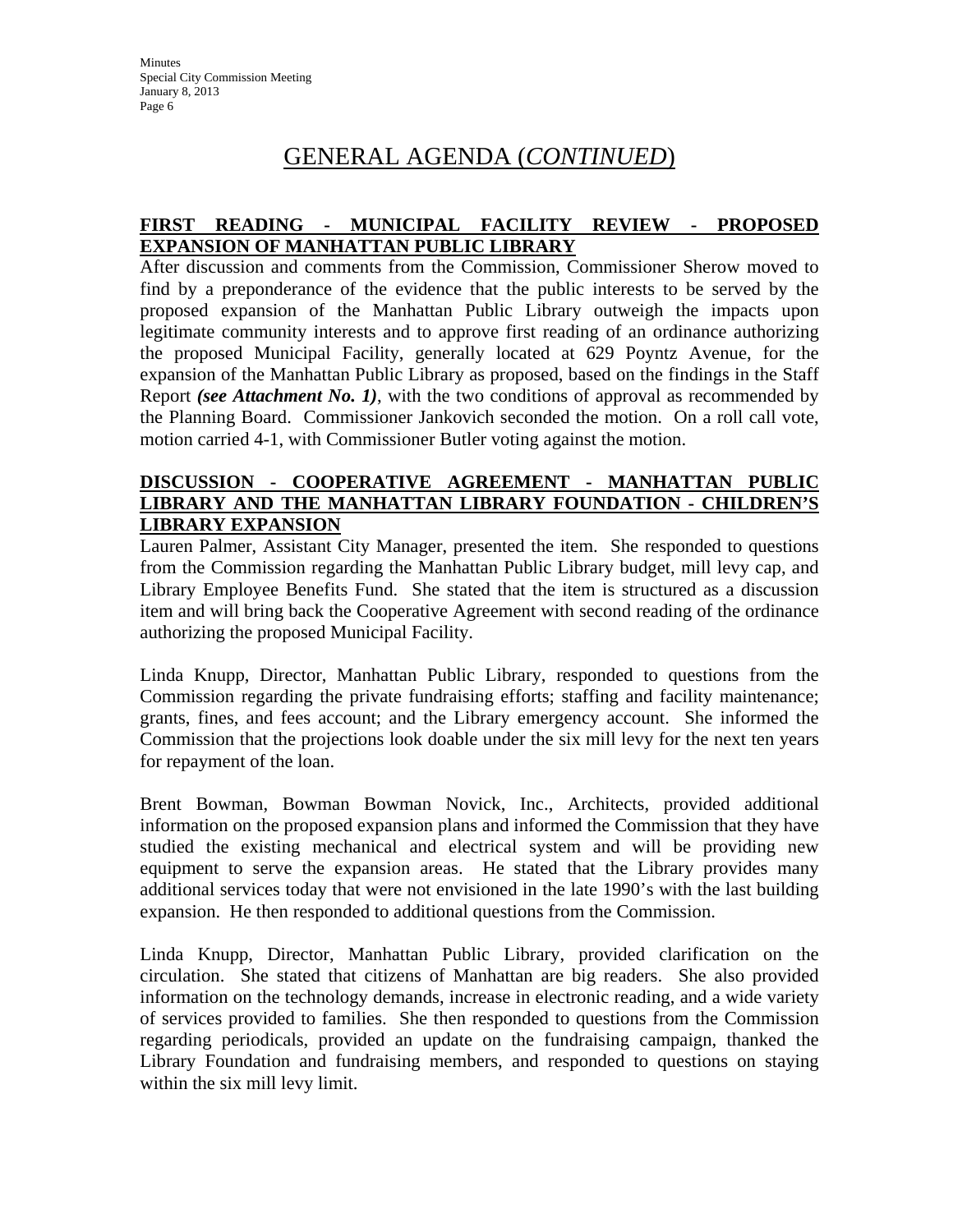## GENERAL AGENDA (*CONTINUED*)

### **DISCUSSION - COOPERATIVE AGREEMENT - MANHATTAN PUBLIC LIBRARY AND THE MANHATTAN LIBRARY FOUNDATION - CHILDREN'S LIBRARY EXPANSION** *(CONTINUED)*

Richard Hill, 3513 Stagecoach Circle, representing Landlords of Manhattan, asked what kind of guarantee there is for the Library to stay under six mills.

Ron Fehr, City Manager, provided additional information on the term of the Agreement. He stated that as it is currently structured, the Library would stay at the six mill cap, but that does not include the Employee Benefits Fund. He then responded to questions and stated that the current charter ordinance would supersede state statutes.

Bernie Hayen, Director of Finance, responded to questions from the Commission on the City debt and stated that the first payment would probably occur in late 2014 or early 2015. He provided information on debt reductions and responded to additional questions from the Commission.

After additional discussion and feedback from the Commission, Ron Fehr, City Manager, informed the Commission that revisions would be made to the Cooperative Agreement based on the desire to keep the Employee Benefits Fund and Library budget within the six mill levy cap. As this was a discussion item, no formal action was taken on the item.

At 8:27 p.m., the Commission took a brief recess.

### **METROPOLITAN PLANNING ORGANIZATION - DESIGNATION AGREEMENT**

Lauren Palmer, Assistant City Manager, presented background information regarding the item and provided an overview of the Metropolitan Planning Organization (MPO) Designation Agreement and options for the Commission to consider.

Stephanie Watts, Kansas Department of Transportation (KDOT) representative on the MPO, responded to questions from the Commission regarding the authority and responsibility of the policy board. She explained the number of votes each body would receive and stated that these six entities would be charged with deciding what is best for the entire region and what projects serves the region best. She then responded to questions from the Commission regarding staffing the MPO, major and discretionary projects and funding, and stated that KDOT would be vigilant in keeping costs as low as possible.

Lauren Palmer, Assistant City Manager, responded to questions from the Commission and provided clarification on the voting structure of the MPO policy board.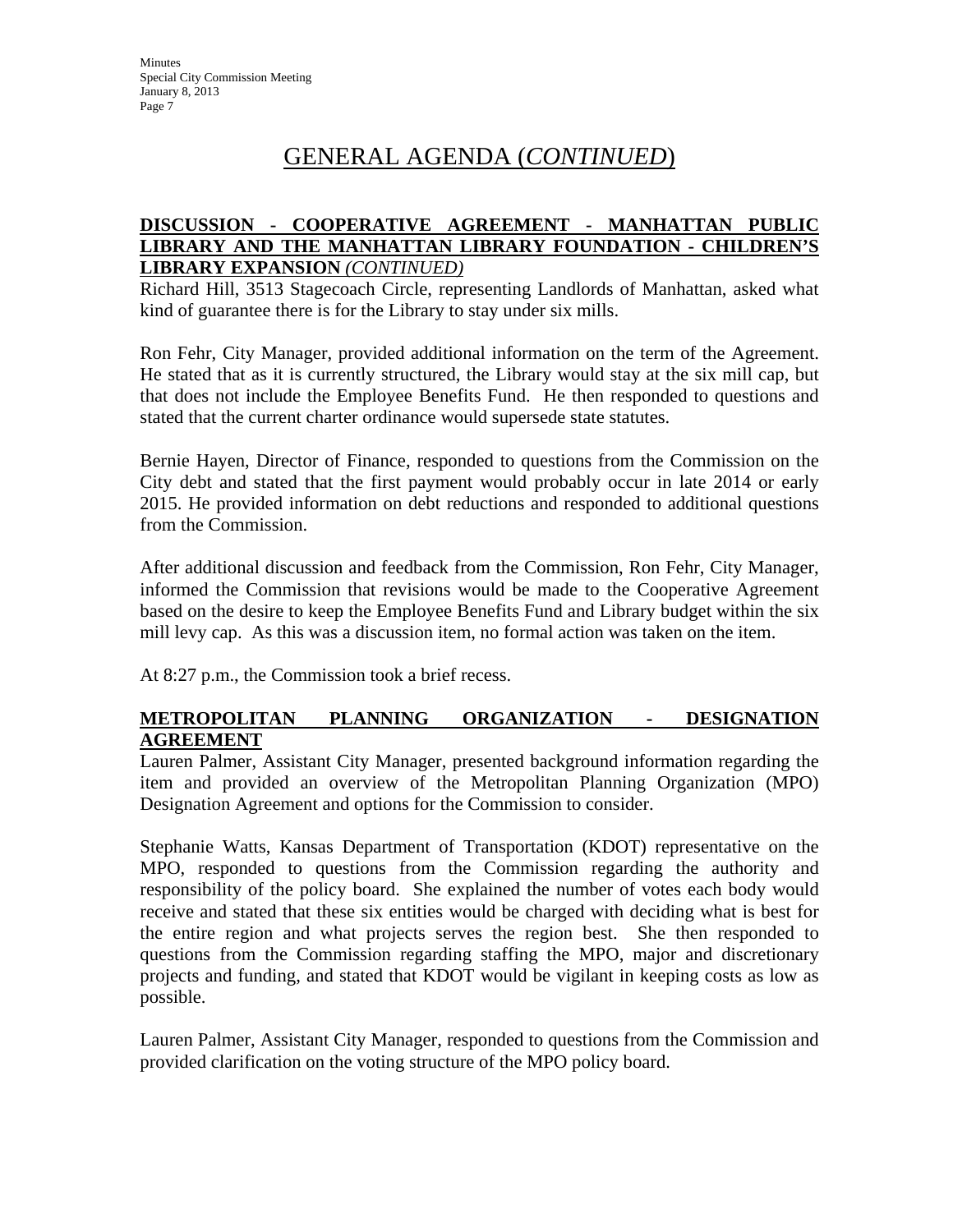### GENERAL AGENDA (*CONTINUED*)

#### **METROPOLITAN PLANNING ORGANIZATION - DESIGNATION AGREEMENT** *(CONTINUED)*

After discussion and comments from the Commission, Ron Fehr, City Manager, responded to questions from the Commission on the Designation Agreement.

Stephanie Watts, KDOT representative on the MPO, provided clarification regarding the MPO policy board.

John Ball, 3107 Harahey Ridge, informed the Commission that he has been monitoring the MPO. He stated that he was uncomfortable in not having local elected officials accountable to the citizens and now going to turn this over to an organization that will set policies that will affect the citizens of Manhattan. He reiterated that the area is defined by Manhattan officials and was not convinced that an accurate study has been completed. He encouraged the Commission to take a look at shrinking the map and to see if there are cost savings with a smaller map.

After discussion and comments from the Commission, Commissioner Butler moved to approve the draft MPO Designation Agreement with inclusion of a paragraph on the voting procedure for the establishment and composition of MPO subcommittees and advisory boards that uses the 7/9 voting procedure that is contained in paragraph 6b of the procedure.

Stephanie Watts, KDOT representative on the MPO, responded to questions from the Commission. She stated that the suggested changes to the MPO Designation Agreement from Commissioner Butler were shared with her KDOT superiors and legal counsel. She stated that KDOT officials would be unwilling to sign the Designation Agreement with the proposed wording changes. She said this should be a decision made b the MPO Policy Board.

After additional comments from the Commission, Stephanie Watts, KDOT representative on the MPO, responded to questions and provided additional information on the weighted vote system for Manhattan and informed the Commission that Pottawatomie County has passed the Agreement and that Junction City, Geary County, and Riley County representatives have said they plan to pass the Agreement as it stands.

After discussion and comments from the Commission, Commissioner Matta seconded the motion. After additional discussion, the motion failed 2-3, with Mayor Pepperd and Commissioners Jankovich and Sherow voting against the motion.

Commissioner Butler then moved to pass the MPO Designation Agreement as written in draft. Commissioner Sherow seconded the motion.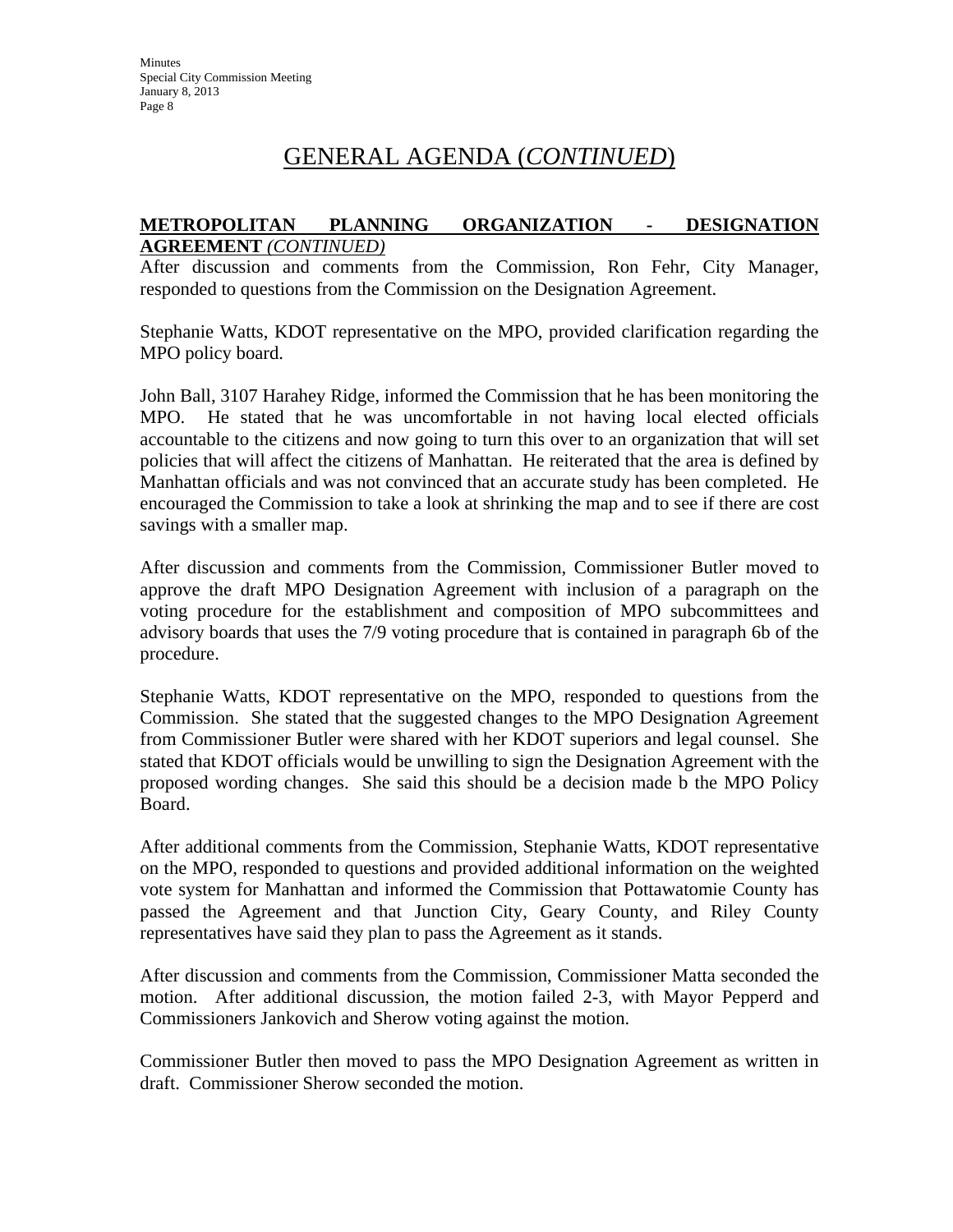Minutes **Special City Commission Meeting** January 8, 2013 Page 9

### **GENERAL AGENDA (CONTINUED)**

#### METROPOLITAN PLANNING ORGANIZATION -**DESIGNATION AGREEMENT** (CONTINUED)

After additional discussion, on a roll call vote, motion carried 3-2, with Commissioners Matta and Butler voting against the motion.

### **EXECUTIVE SESSION**

At 9:40 p.m., Commissioner Sherow moved to recess into Executive Session until 10:00 p.m. for the purpose of discussions with the Attorney for the City regarding pending litigation that need to be confidential and that are deemed privileged in the attorney-client relationship. Commissioner Butler seconded the motion. On a roll call vote, motion carried 5-0.

At 10:00 p.m., the Commission reconvened with Mayor Pepperd and Commissioners Matta, Butler, Jankovich, and Sherow in attendance.

#### **ADJOURNMENT**

Commissioner Jankovich moved to adjourn the meeting. Commissioner Sherow seconded the motion. On vote, motion carried 5-0.

At 10:00 p.m., the Commission adjourned.

MMC, City Clerk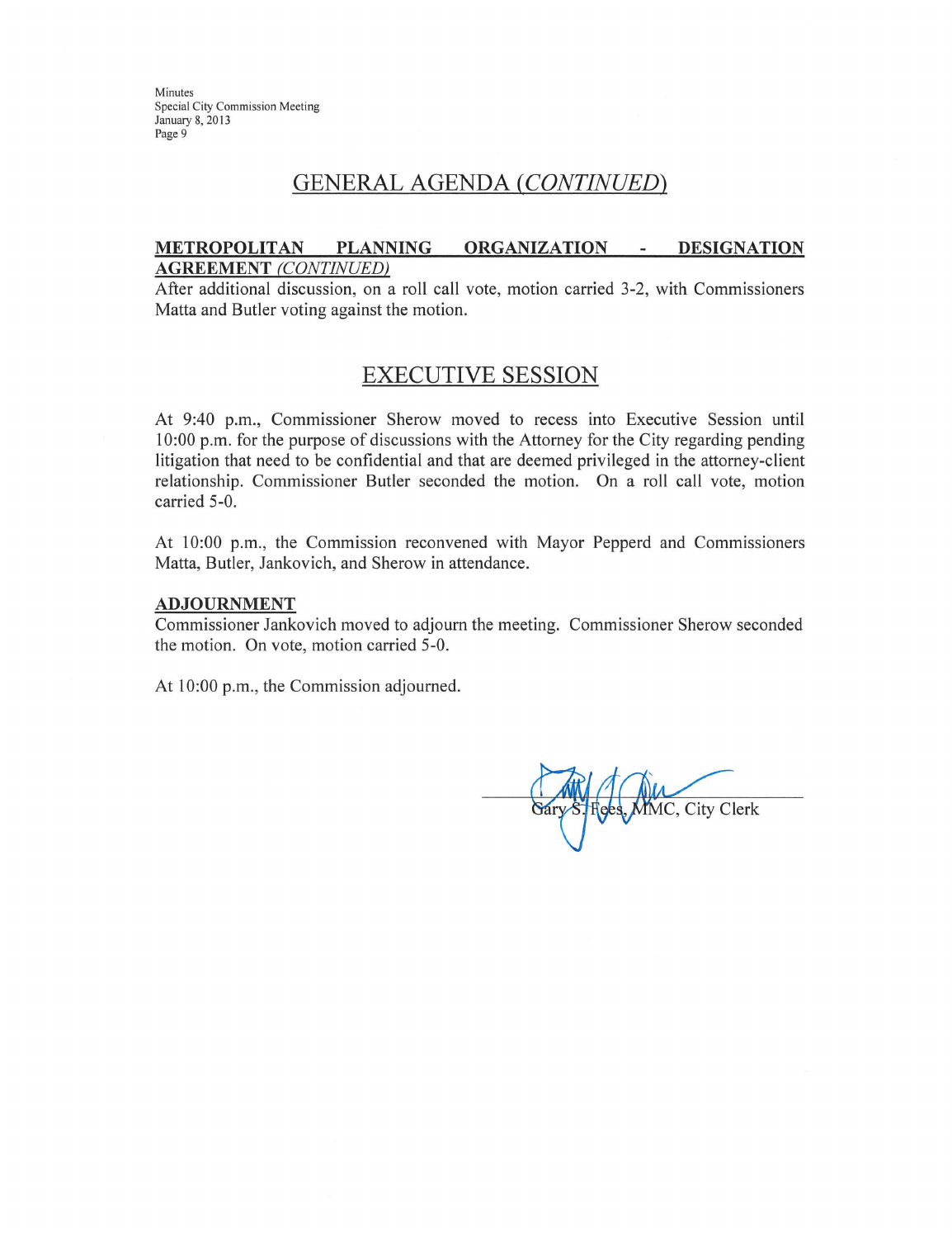### **STAFF REPORT STATE OR MUNICIPAL FACILITY REVIEW**

**APPLICANT:** Bowman Bowman Novick, Inc. – Brent Bowman/Manhattan Public Library

**ADDRESS:** 228 Poyntz Avenue and 629 Poyntz Avenue

**LOCATION:** Manhattan Public Library, 629 Poyntz Avenue Lots  $604 - 608 \&$  Lots  $612 - 616$ , Ward 1, including vacated alleyway

**AREA:** 78,659 square feet (1.81 acres)

**DATE OF PUBLIC NOTICE PUBLICATION:** Monday, November 21, 2012.

### **DATE OF PUBLIC HEARING: PLANNING BOARD:** Monday, December 17, 2012. **CITY COMMISSION:** Tuesday, January 8, 2013.

*At the conclusion of the hearing, the Manhattan Urban Area Planning Board shall forward its recommendation to the Governing Body. Such recommendation shall include all factors and reasons the Board relies upon to support such recommendation. In arriving at such recommendation, the Planning Board shall balance the public interests to be served by the construction or expansion of the utility or facility, as opposed to the impact upon interests intended to be protected by the Zoning Regulations. In balancing such interests, the Planning Board shall consider factors, such as:* 

### **MUNICIPAL FACILITY PROCESS:**

The Municipal Facility Review process is outlined in Section 3-412 of the Manhattan Zoning Regulations (attached), which indicates, in part, that: "Any public utility, or facility, owned and operated by either the State or a Municipality is hereby authorized as a permitted use in any zoning district, subject to the remaining provisions of this section."

If a utility or facility is specifically listed in a zoning district as a permitted or conditional use, the municipality can follow the requirements set out in Article IV, District Regulations, or follow the provisions of Section 3-412. If the utility or facility is not set out in a zoning district in which it is proposed, the utility or facility must follow the provisions of Section 3-412.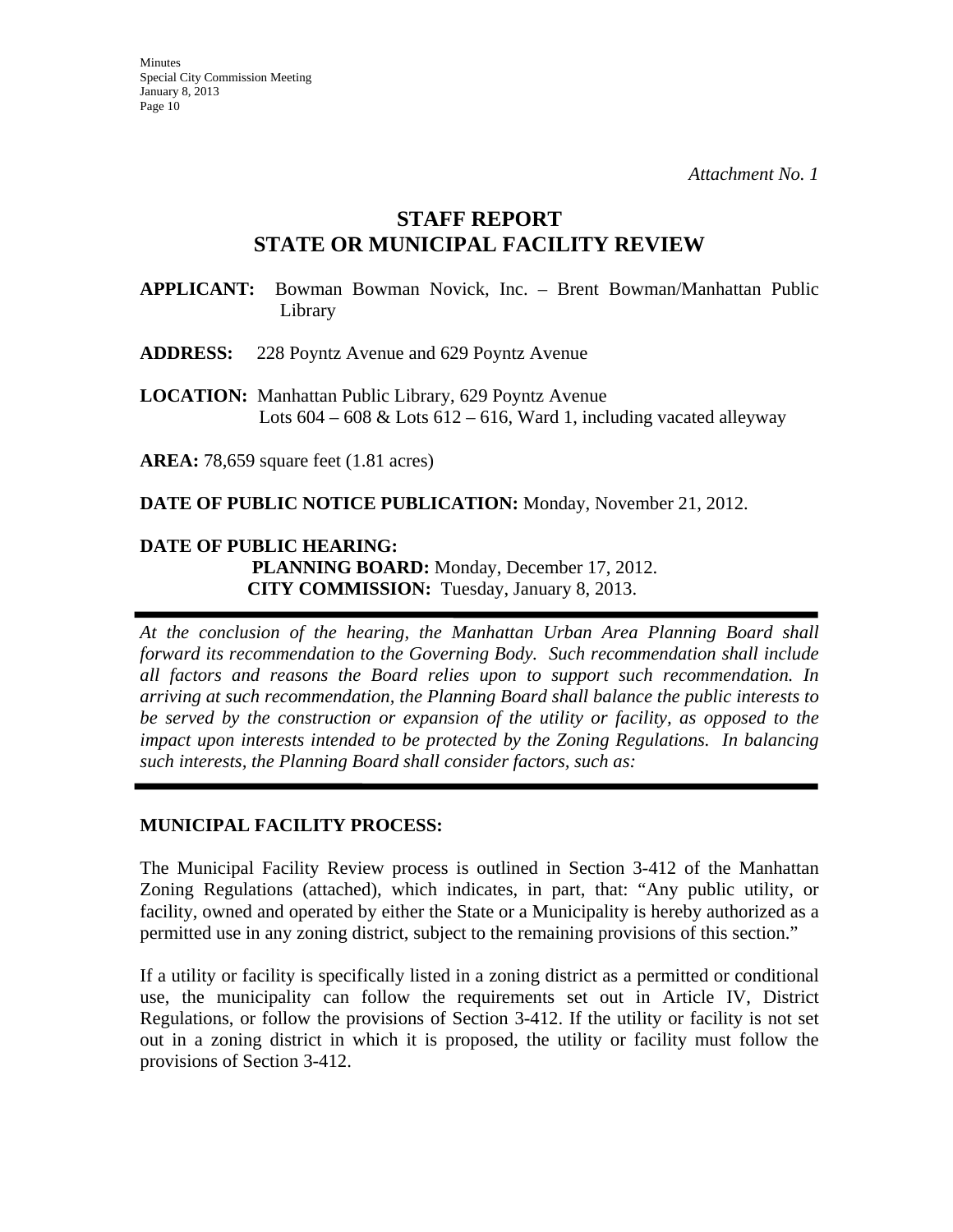Minutes Special City Commission Meeting January 8, 2013 Page 11

#### *Attachment No. 1*

The process requires that both the Manhattan Urban Area Planning Board and the City Commission hold public hearings on the proposal. This process is not a rezoning action, but a process whereby the Planning Board and the City Commission consider the proposal by balancing the public interests to be served by a proposed Municipal Utility or Facility, as opposed to the impact upon public interests intended to be protected by the Zoning Regulations. In performing this balancing test and evaluating a proposed facility, the Planning Board and City Commission must consider the factors listed under the Staff Report headings.

The City Commission is not bound by the recommendations of the Planning Board, nor is it obligated to return the matter to the Planning Board for reconsideration, unless the City Commission chooses to do so. If the City Commission approves the request, it does so by adoption of an ordinance, following a public hearing.

### **EXISTING USE:**

The existing use of the site is the Manhattan Public Library. The three-story, limestone and concrete structure is approximately 27,687 square feet in area. The original, two-story structure was constructed in 1967 and is the western portion of the building. In 1998, a three-story addition was completed on the eastern half of the subject site. The first floor of the library consists of the main entrances and atrium, the children's library, young adult library, circulation office, reading areas and restrooms. The second floor houses the main library stacks, auditorium, offices and restrooms. The third floor is where offices and support areas are present. There are no public activities on the third floor. There is a basement that houses mechanical equipment, storage and offices for North Central Kansas Libraries System.

The building is as close as zero feet from the property line along Poyntz Avenue and S. Juliette Avenue; and setback approximately 7 feet from the east property line; and, approximately 130 feet from the front property line along Houston Street.

Sixty-four off-street parking spaces are located to the south of the structure. The 1994 Municipal Facility Review site plan showed 66 off-street parking spaces. The difference is due to a change in configuration of the off-street parking lot. When comparing the proposed 1994 off-street parking plan to the existing conditions; a handicap stall was eliminated near the building, an additional parking space was added to the east parking field and 2 spaces were eliminated from the center parking field. It is unclear why the net loss of 2 spaces occurred.

The off-street parking lot gains access off of S. Juliette Avenue and Houston Street. Six light poles are in the off-street parking lot to illuminate the area. The lights are shielded and downcast.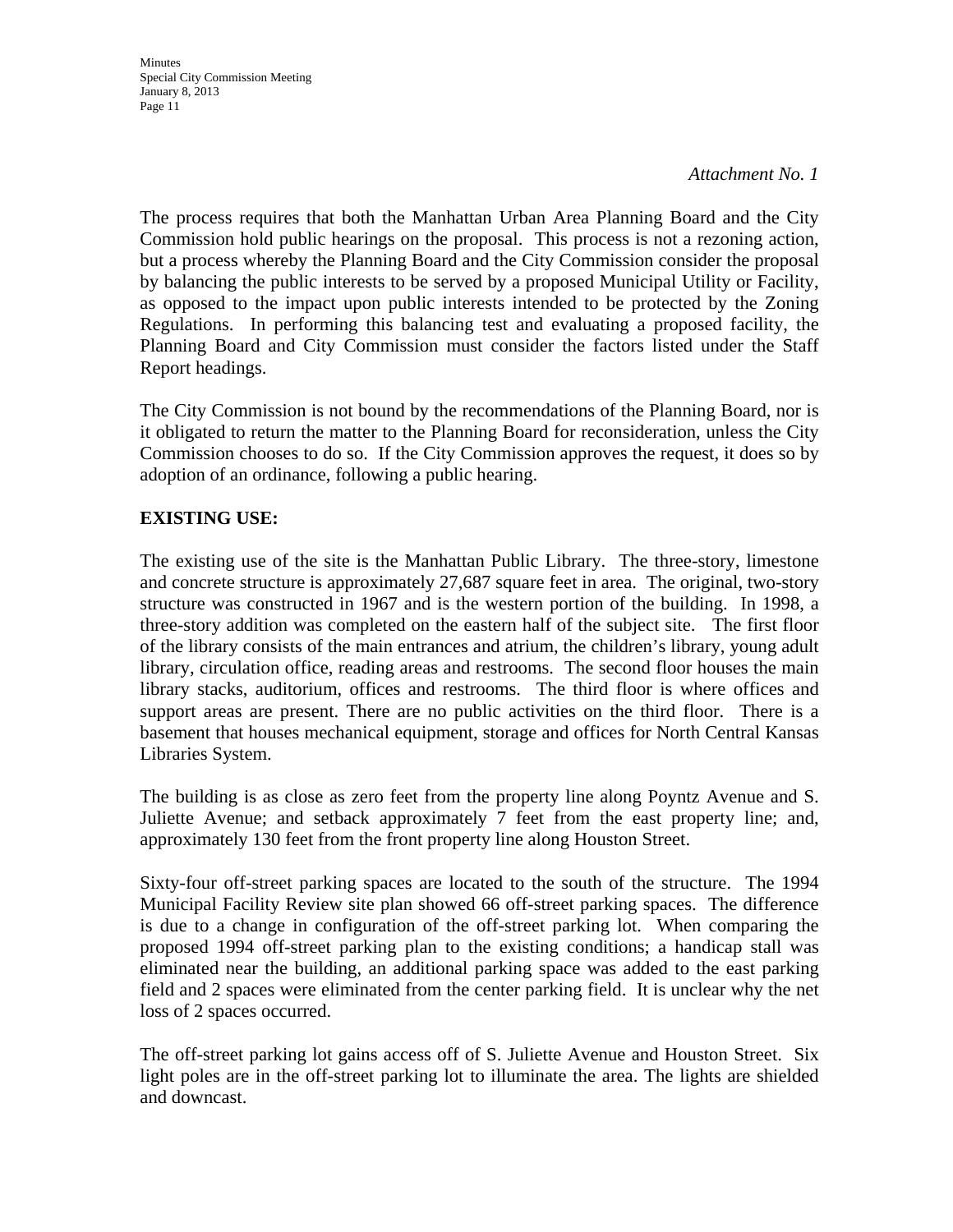Minutes Special City Commission Meeting January 8, 2013 Page 12

#### *Attachment No. 1*

Landscaping in the form of manicured grass lawns and deciduous trees are present along Poyntz Avenue and S. Juliette Avenue. A grass and garden area is present near the southern entrance, just north of the parking lot. Deciduous trees, evergreen bushes and ground cover are present in and along the perimeter of the parking lot. An 8 foot tall wrought iron and limestone fence is located on the east side of the parking lot to partially screen the parking lot from adjacent residences to the east. The fence was designed and constructed in coordination with the desire of the adjoining property owner to the east.

The subject site is in 2 zoning districts: C-1, Restricted Business District, and R-M, Four-Family Residential District. The majority of the building lies in the C-1 District, with the entire off-street parking lot in the R-M District. When a lot is held in one ownership in 2 zoning districts at the time of adoption of the current Zoning Regulations, the entire lot is construed to be in the majority district, or the C-1 District in this case. The existing physical improvements were approved through the Municipal Facility Process on July 24, 1994. Ordinance No. 4869 authorized the expansion of the Manhattan Public Library as an authorized permitted use in the zoning districts, with the following conditions of approval:

- a. The vision clearance triangle at the intersection of Houston Street and Juliette Avenue shall be maintained and shall only be planted with low ground cover. Vision clearance at entrance and exit curb cut islands shall be maintained and only low ground cover shall be planted in the curb cut islands.
- b. On-site lighting shall be downcast into the driving areas where illumination is needed, and the impact of lighting shall result in minimized exposure on the neighborhood.
- c. A fence shall be provided along the east side of the off-street parking lot and materials uses in construction of the fence shall be mutually agreed upon between the property owner to the east of the parking lot and the Library Board.
- d. Adjacent property owners shall be informed about the stages of construction.
- e. The construction site shall be conventionally screened from the neighborhood by the contractor.
- f. The Library Board shall notify all property owners of the 600 block of Houston Street prior to finalizing any plans to expand hours of operation.
- g. City Staff shall complete a traffic, parking, and pedestrian study of the larger area and that study shall make recommendations to maximize off-site public parking available to the library and to assure pedestrian safety.
- h. A plan shall be developed with public involvement to feature the assets of the neighborhood including the houses that have been removed for the library, and the Historic District Review Board will be assigned the responsibility.

Construction on the Library expansion began in 1996 and was completed on April 6, 1998.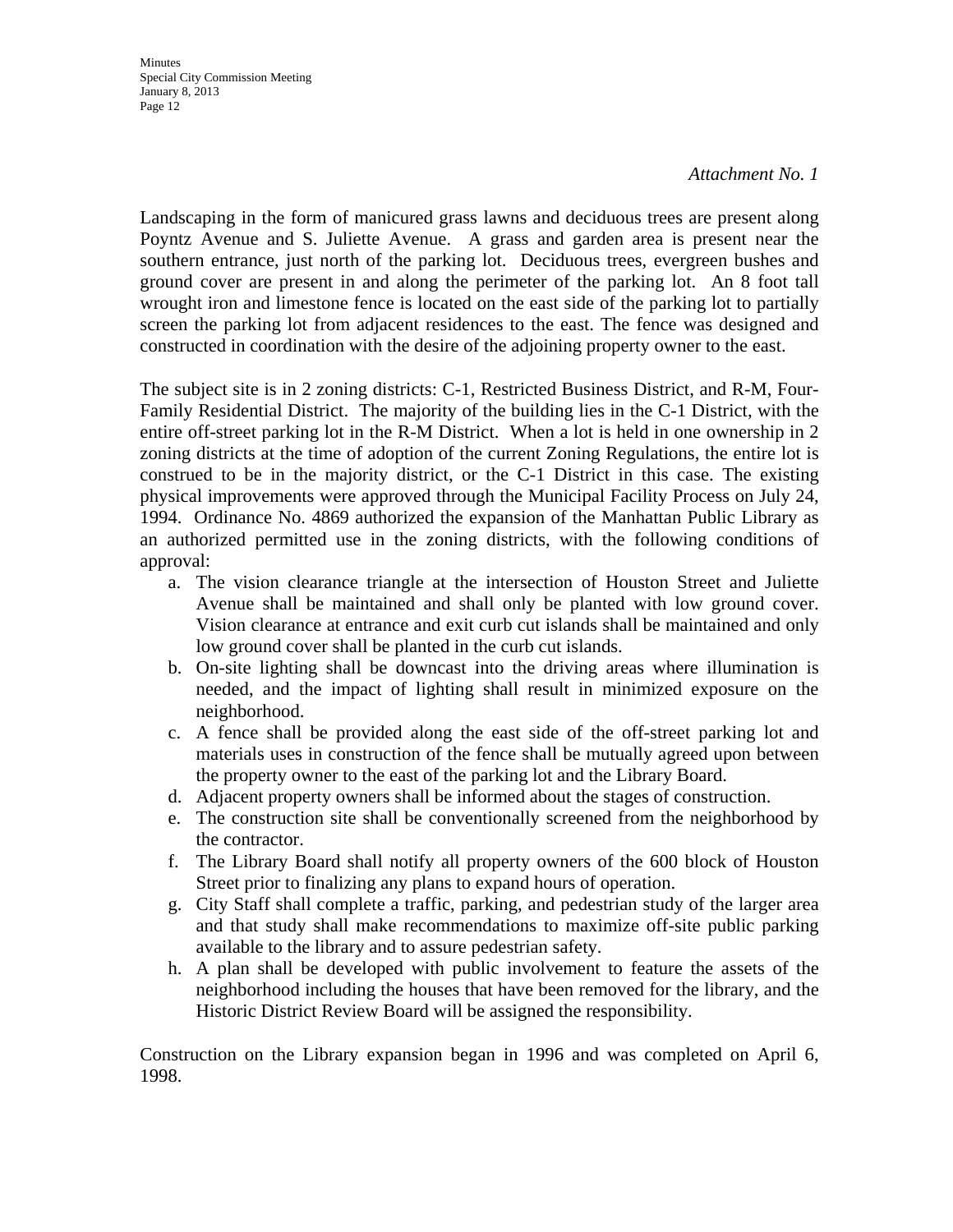### **PROPOSED USES:**

The Manhattan Public Library has proposed to construct a building expansion to enlarge its children's library area and provide future programming space. According to the application documents, "The Children's Room is no longer adequate for Manhattan's children."

Since the 1998 library expansion, circulation of children's materials increased 84%, and participation in children's programs grew 69% to more than 18,000 annually. This is a direct outcome of one of the Library's main priorities – to create young readers ensuring that they enter school ready to read, write and listen. It's an outcome of a growing community. The population of Manhattan has grown by more than 16% since 1998. Birth by residence in Manhattan increased by 55% from 482 in 1998 to 749 in 2010. It's also a remarkable testament to the importance of the Library for residents and to its vital role as a community's center.

Over 8,000 children under the age 18 have their own Manhattan Public Library cards. By every measure, circulation and program participation have annually exceeded previous years' statistics for preschoolers, children, and teenagers. The array of materials available to families has grown to include not just books, but also CDs, DVDs, and thematic learning kits. 345,508 children's items were checked out last year.

However, there isn't sufficient space in the Children's Room.

- The children's media collection must be housed across the lobby near the circulation desk.
- Space for independent study and work is not sufficient.
- There is no room for more computers to meet demand that keeps growing. Today, children crowd around just six computers, sometimes waiting as long as 30 minutes to play fun, educational games that provide early introduction to technology and develop motor skills.
- Storytime has grown so popular that parents can't find a place in the room to sit and the storytime room is too small for older children.
- Many children's programs are now held in the auditorium, limiting the ability to meet the high demand for use of the auditorium by community groups.

### *Building and Site*

The proposed expansion is a two-story, 3,635 square foot addition per floor, or a total 7,270 square feet of floor space, to the north and a single-story, 1,120 square foot addition to the south of the eastern public entrance to the building. The northern section will be to expand the children's library area on the first floor and have an area for future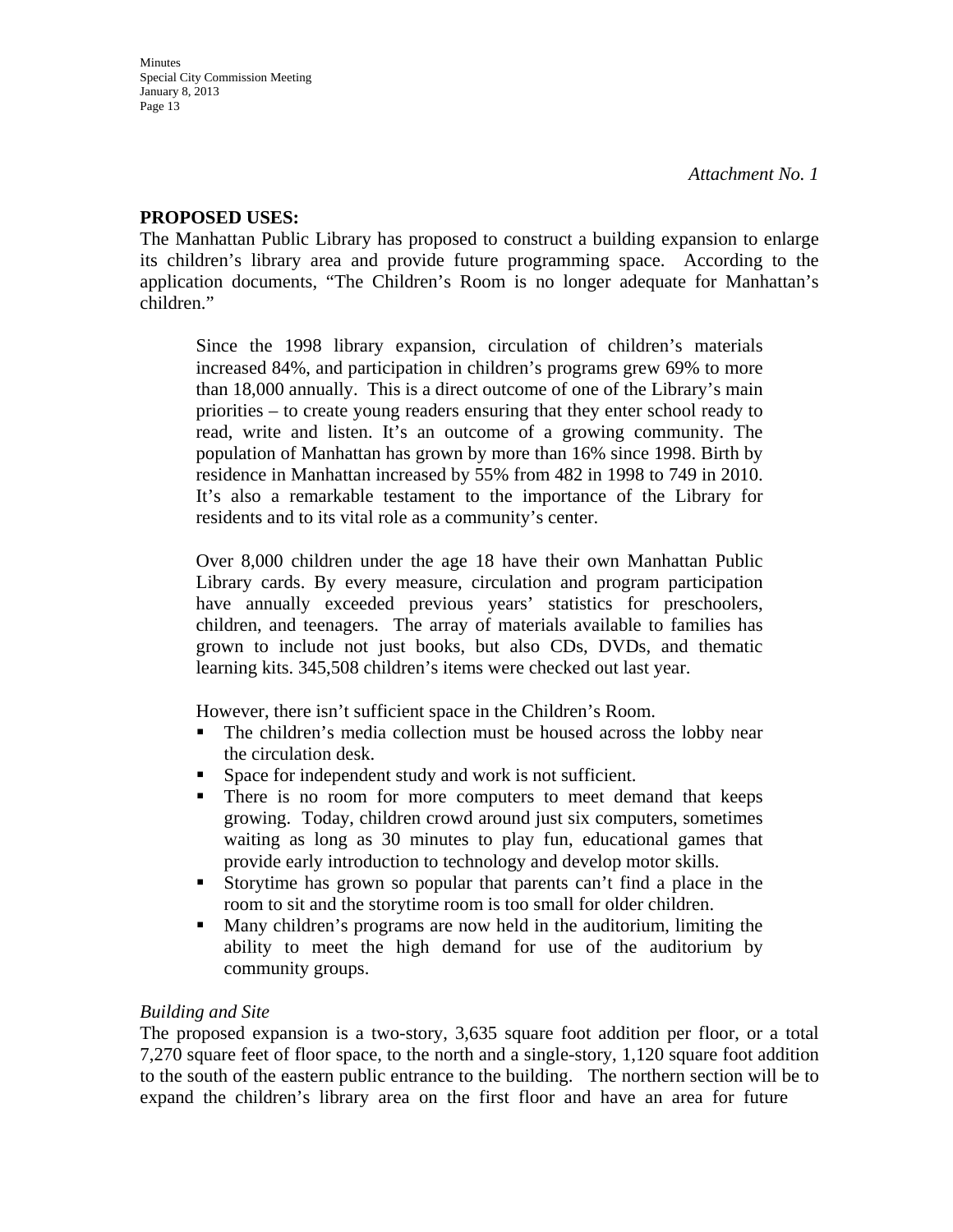programmable space on the second floor. The southern expansion will be for a larger children's story time area.

The building's two-story addition to the north will be approximately 72 feet wide, 50 feet deep and 25 feet tall. The building will be set back 11 feet four inches from the Poyntz Avenue front property line and 8feet 7 inches from the east side property line. The addition will be constructed of glass walls, limestone and concrete panels that match the rest of the library building.

The south addition will be approximately 40 feet wide, 32 feet deep and roughly 13 feet tall. The southern addition will be set back 24 feet 11 inches from the east property line and 142 feet 11 inches from the front property line along Houston Street. The addition will have similar architecture features and materials as the existing building with glass walls, limestone and concrete panels.

### *Landscaping*

In addition to the building expansion, a memorial and garden is proposed around the southern building expansion. The site plan and elevation plans show this area to be enclosed by an 8 foot limestone wall that will match the existing building. No specifics details of the memorial and garden have been provided.

The existing site has approximately 36% percent of landscape and sidewalks and other non-vegetative features (the total site that is not the building or parking lot). The proposed expansion will reduce the landscape area to 30% of the total lot area. The total footprint, or maximum lot coverage, of the existing and proposed building will be approximately 42% of the site.

### *Lighting*

There are 6 existing light poles illuminating the off-street parking lot. No changes to the parking lot lighting are proposed. The building addition is proposed to have wall lights on the east side of the south building addition to illuminate a service entrance and west facades of the north addition to provide lighting for the main entrance to the Library. These wall lights are for up and down lighting of the façade walls and will be shielded to avoid impacting adjacent properties.

### *Off-Street Parking*

Sixty-four off-street parking spaces are located to the south of the structure in the Library's off-street parking lot, which gains access off of S. Juliette Avenue and Houston Street. The number of off-street parking spaces was established in 1994, with the approval under the Library's Municipal Facility Review Process. The Zoning Regulations do not specify a minimum off-street parking ratio for a library. At that time, City Administration did extensive research on the appropriate requirement for off-street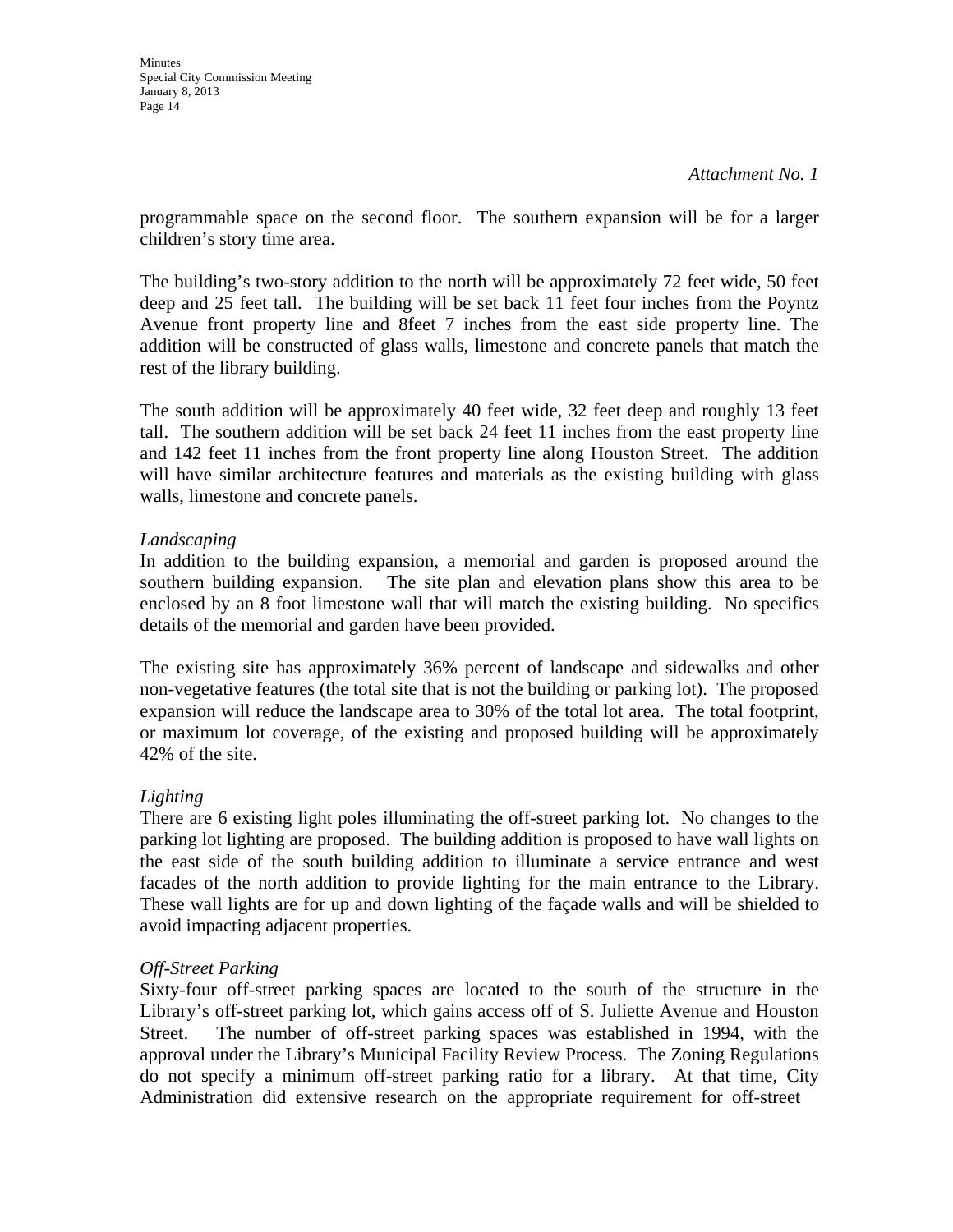parking spaces. Ultimately, it was decided to use a parking requirement ratio of 1 parking space per 1,000 square feet of gross floor area (66,594 square feet), which would have required 67 off-street parking spaces.

Using that same ratio for the proposed expansion, the total gross square footage will be 74,984 square feet in area. A minimum of 75 off-street parking spaces would be required. The development plans for the Children's Library expansion does not result in a corresponding increase in the total amount of off-street parking. To address the finite offstreet parking available to the Library and its relationship to the proposed building expansion, the applicant indicates following:

"The expansion accommodates the increased use of service and changes in the nature of services that the library has experienced since the last expansion in 1998. The addition is required to provide services for the number of patrons that presently use the library.

Manhattan Public Library offers eleven Children's Story Time sessions per week with an average attendance of 25 children per session. Parents stay with very young children, so this means that there are 25 to 50 people in the room during each session. It is crowded and it limits the potential of activities with multimedia, stories and activities that incorporate movement and crafts. The additional space will allow the library to better serve the existing patrons that are currently using the facility.

Additional space will allow the library to accommodate present needs for shelving, seating and technology and provide comfortable, inviting public space and ensure compliance with ADA requirements.

Library staff is aware of the limitations of parking. Programs, tours and group visits are scheduled at a variety of times to alleviate demand for parking at a single time. The library is also a stop for the ATA bus route, which provides a good transportation option and can help reduce parking demands. expansion will not eliminate available parking nor is it likely that it will generate new patrons that are of an age to operate a vehicle.

While downtown parking may be a challenge with growth in the community, the library expansion should not be a major impact."

### **PHYSICAL AND ENVIRONMENTAL CHARACTERISTICS:**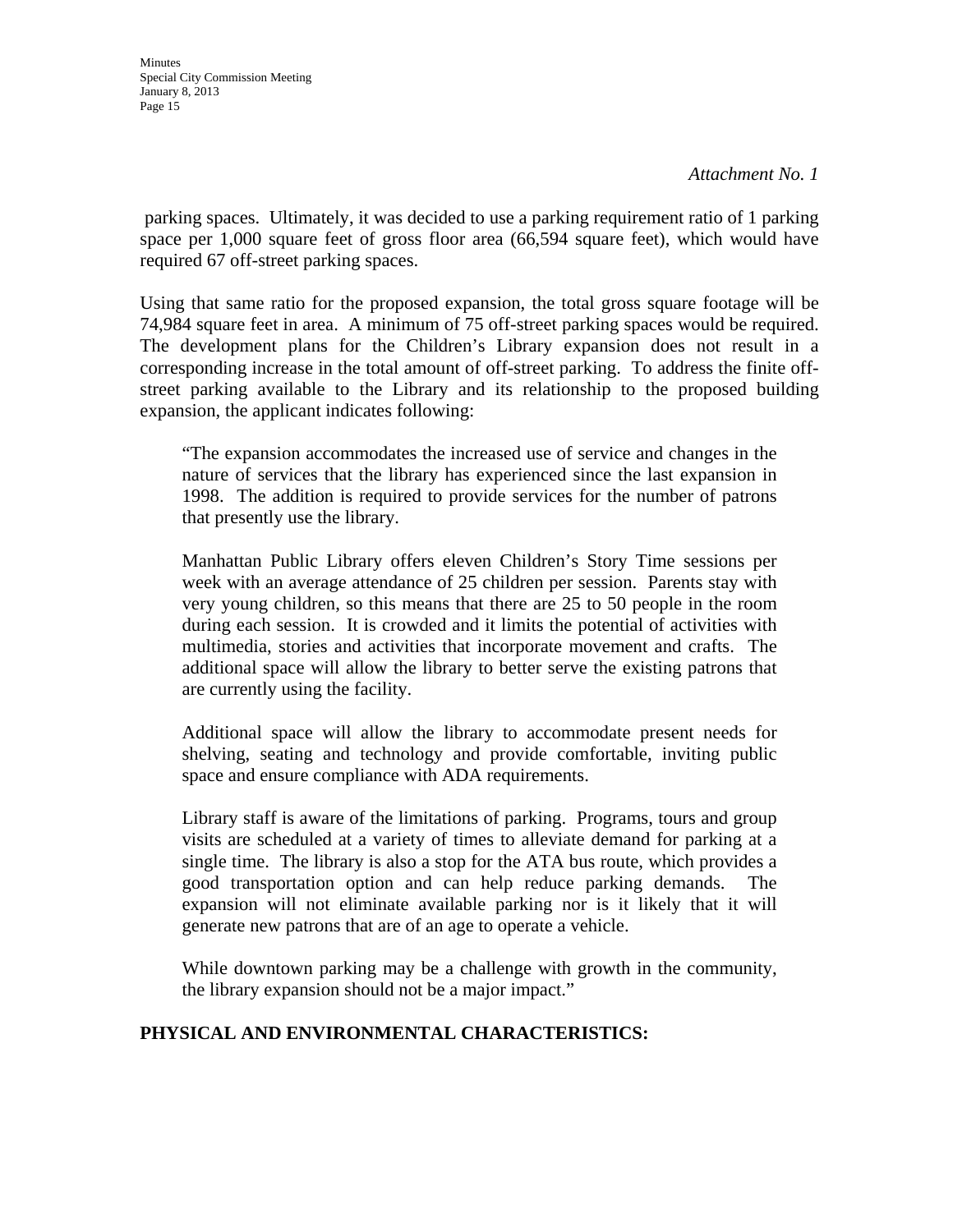### **Public Utilities and Services**

The site is relatively flat with existing public and private utilities servicing the site. An existing 15 inch public sanitary sewer main is located in the general area of the southern building addition and would be under the addition unless relocated. The City of Manhattan's Utility Division will require that the sanitary sewer main be relocated to insure it is not beneath the proposed building addition. A condition of approval is that a development agreement between the Manhattan Public Library Board of Trustees and the City of Manhattan shall be approved by the City, prior to the issuance of any building permits.

Public water services are in the street. Private utilities will have to be relocated as necessary to accommodate the building additions.

Stormwater is currently directed to the adjacent streets, where it is collected in the City's stormwater sewer system. Jeff Hancock, P.E. of SMH Consultants conducted a drainage analysis of the proposed addition (*see attached).* According to the drainage analysis, the proposed improvements would increase the amount stormwater runoff by 0.51 cfs or 0.08%, all of which will be along Poyntz Avenue area. In the drainage report, Hancock states that there be would negligible impact to properties downstream. The Public Works Administration accepts the drainage report without exception (*see attached memorandum)*. No detention or post-construction best management practices are recommended by City Administration.

### **THE FOLLOWING SEVEN (7) FACTORS SHALL BE CONSIDERED WHEN BALANCING THE PUBLIC INTERESTS TO BE SERVED BY THE CONSTRUCTION OR EXPANSION OF THE UTILITIY OR FACILITY, AS OPPOSED TO THE IMPACT UPON THE INTERESTS INTENDED TO BE PROTECTED BY THE ZONING REGULATIONS:**

### **1. THE NATURE AND SCOPE OF THE MUNICIPALITY OR STATE AGENCY:**

The Manhattan Public Library provides a broad range of services to the residents of Manhattan, Riley County and the Flint Hill Region. The Library has books, magazines, newspapers and digital materials for viewing or to be checked out. The Library also has a number of computers and meeting rooms for use by the public, and offers programs and events for all ages to participate in. The proposed building expansion is designed to increase the children's library area by an additional 4,755 square feet, of which 3,650 square feet is for the children's library area and 1,120 square feet will be for children story time activities. The second floor of the north addition is labeled as "future programmable space," and will be approximately 3,635 square feet. No specific details of this area have been provided at this time.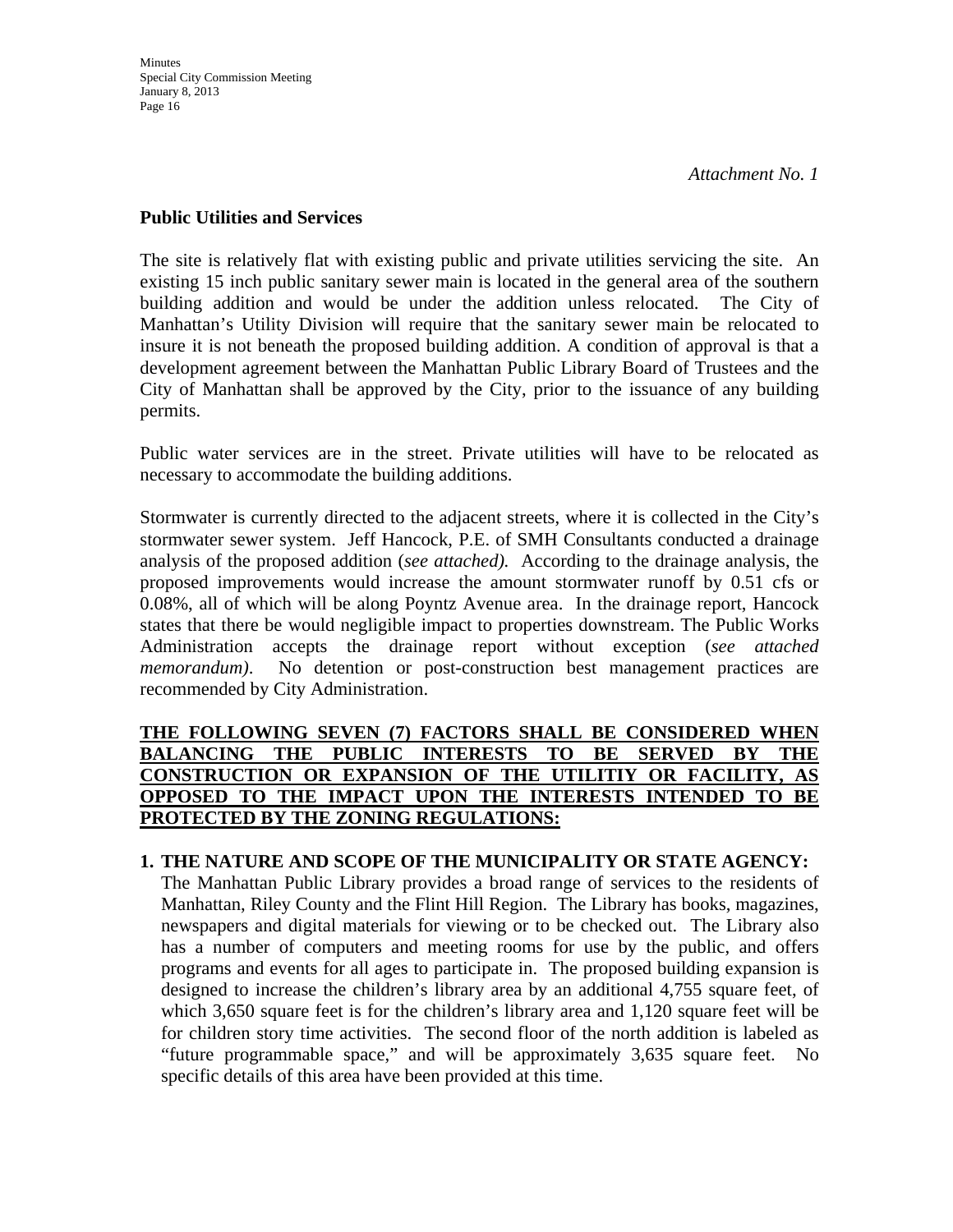- **2. THE FUNCTION OF THE UTILITY OR FACILITY:** The function of the Manhattan Public Library is that of the City's only public library. The Library provides a number of cultural, informational and recreational needs to the citizens of Manhattan, Riley County and the Flint Hills Region.
- **3. THE EXTENT OF THE PUBLIC INTEREST TO BE SERVED BY THE UTILITY OR FACILITY:** The extent of the public to be served by the proposed building expansion is primarily families with children. The majority of the building additions will be devoted to the children's library area or activities and events associated with the children's library area. The applicant states "Over 8,000 children under the age 18 have their own Manhattan Public Library cards. By every measure, circulation and program participation have annually exceeded previous years' statistics for preschoolers, children, and teenagers. The array of materials available to families has grown to include not just books, but also CDs, DVDs, and thematic learning kits. 345,508 children's items were checked out last year." The Library's Children's Services Fact Card (*see attached*) lists a 69% increase in children's program attendance from 1998 to 2011.

In addition to the Children's Library Expansion, a new space on the second floor of the north addition is labeled as "Future Programmable Space." Although this area does not have a defined purpose as of yet, the space is planned for anticipated growth from activities and events of the Library.

**4. THE EFFECT THAT REGULATION OF THE CONSTRUCTION, OR EXPANSION, EITHER BY THE IMPOSITION OF REQUIREMENTS NECESSARY TO MITIGATE IMPACTS OR BY A COMPLETE DENIAL, WILL HAVE UPON THE MUNICIPALITY'S, OR STATE AGENCY'S, ABILITY TO EFFICIENTLY, ECONOMICALLY AND PRUDENTLY MEET THE PUBLIC INTERESTS THEY ARE SERVING:** The subject site is in two zoning districts: C-1, Restricted Business District, and R-M, Four-Family Residential District. The majority of the building lies in the C-1 District, with the entire off-street parking lot in the R-M District. The Public Library is a municipally owned and operated public facility and is a Permitted Use in the C-1 and R-M Districts. "Public Library" is not specifically listed as a permitted or conditional use in either district and is therefore subject to the Municipal Facility review process. The off-street parking is accessory to the Public Library and on the same zoning lot and is considered a permitted accessory use to the Public Library.

The proposed building addition on the north side of the property does not conform to the minimum required front yard setback of 25 feet from the Poyntz Avenue property line. The proposed building setback from this front property line is 11 feet, 4 inches. Denial of the request will have a negative impact up the Manhattan Public Library's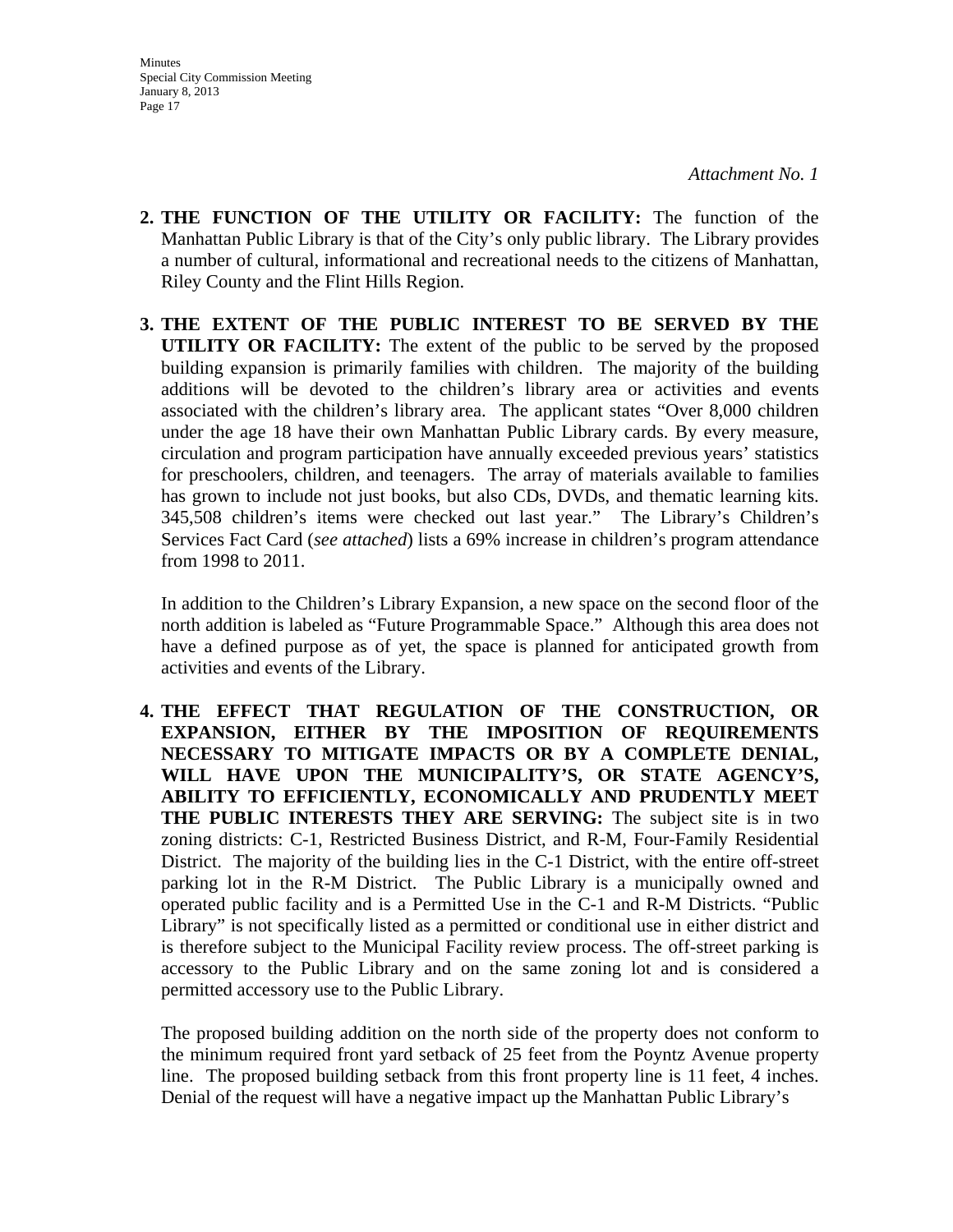public interest to provide services and activities to the young patrons of the Library. As previously stated, circulation and program participation of the children's area of the Library has caused the need for the proposed expansion. Current floor space cannot meet the program demands for children's services.

The original Library footprint, which was constructed in 1967, has a building setback of zero feet, measured to the roof overhang, from the front property line along Poyntz Avenue. A large portion of the front façade along Poyntz Avenue is setback approximately 11 feet. The proposed setback of the addition will not extend beyond the established building line along the street.

Maximum lot coverage in the C-1 District is 30% and the proposed addition is 42%. The increase in lot coverage exceeds the maximum by 12%. The expansion is based on the need to expand and increase services, which exceed current floor space. A denial of the minimal lot coverage would prohibit the Public Library from meeting the public demand for children's services.

Based on the off-street parking requirement calculated from the 1994 Municipal Facility Review of 1 parking space per 1,000 square feet of gross floor area; the proposed building expansion would be required to have a minimum of 75 off-street parking spaces (74,984 square feet in total building area). Sixty-four parking spaces are shown on the application site plans. The amount of off-street parking on the site is restricted to what currently exists; no vacant land is available to provide additional parking spaces. As the applicant has stated, "the addition is required to provide services for the number of patrons that presently use the library." The proposed expansion is in most part needed to provide room for children activities and programs that are overcrowded. The second floor "Future Programmable Space" has not been defined, but, according to the applicant, is not anticipated to generate additional traffic beyond the present conditions. Due to the nature of the children area in the Library, most young patrons are accompanied by an adult, and should not generate additional vehicle traffic. The application documents conclude that "the expansion will not eliminate available parking nor is it likely that it will generate new patrons that are of an age to operate a vehicle."

A denial of the Municipal Facility Review based on not meeting previously accepted off-street parking standards for the Library would further prohibit the Public Library from meeting the public demand for children's services.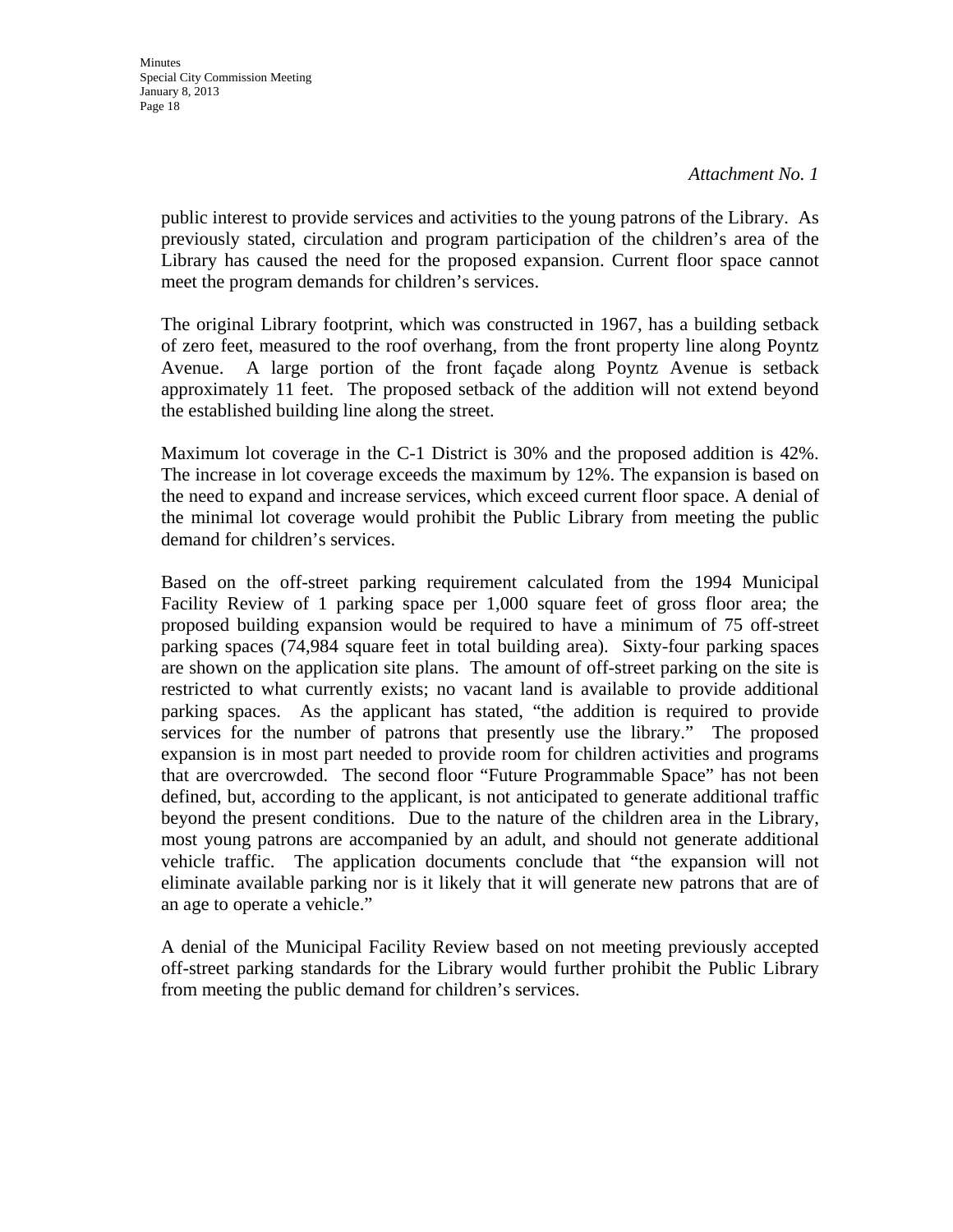**5. THE IMPACT THAT CONSTRUCTION OR EXPANSION OF THE UTILITY OR FACILITY WILL HAVE UPON THE LEGITIMATE INTERESTS OF THAT PORTION OF THE COMMUNITY IN WHICH IT IS PROPOSED TO BE LOCATED:** The library is located in a neighborhood with a mix of uses. Along Poyntz Avenue are commercial, public and semi-public uses. To the south of the site are primarily residential uses. Immediately to the west of the site along the south side of Poyntz Avenue are the Landmark National Bank and the Commerce Bank office building and their accessory off-street parking lots. To the northwest of the site on Poyntz Avenue is the First Congregational Church, commercial office buildings and multiple-family residential dwellings. To the north of the Library are a professional office and the First United Methodist Church and its accessory parking lot. To the northeast is the activity building of the First United Methodist Church and a professional office building. To the immediate east are the St. Paul's Episcopal Church, single-family homes and the Colony Square office building. To the south of the site along Houston Street are primarily single-family homes. The Seven Dolors Catholic Church, Lucky Junior High School and Seven Dolors Catholic Elementary Schools are also to the south of the site along Juliette Avenue and Pierre Street.

#### *Historical Review*

The houses to the south of the site are located in the Houston-Pierre Historic District. Two single-family homes to the east of the Library (E.A. & Ura Wharton House and Mattie M. Elliot House), the First Congregational Church and Seven Dolors Church are listed on the National Registry of Historic Places. The site is within the historic environs of the properties. The Manhattan Historic Resource Board reviewed the proposed building expansion on November 26, 2012 and recommend to the State Historic Preservation Office (SHPO) that "The proposal meets the *Standards and Guidelines for Evaluating the Effect of Projects on Environs* and will not encroach, damage or destroy any listed historic property or its environs (*see attached letter)*. The SHPO also reviewed the project and agreed with the Manhattan Historic Resource Board's recommendation and determined that the project may proceed (*see attached letter).* 

Condition H of Ordinance No. 4869 that authorized the expansion through the Municipal Facility Review process states, "*A plan shall be developed with public involvement to feature the assets of the neighborhood including the houses that have been removed for the library, and the Historic District Review Board will be assigned the responsibility*." It is not readily clear if such a neighborhood assessment was conducted by the City and the Historic District Review Board (the Board preceding the Manhattan Historic Review Board). However, as described in the paragraph above, a number of homes in the area have been placed on the National Registry of Historic Places and the residential neighborhood to the south of the Library has been designated as a Historic District that is on the National Registry.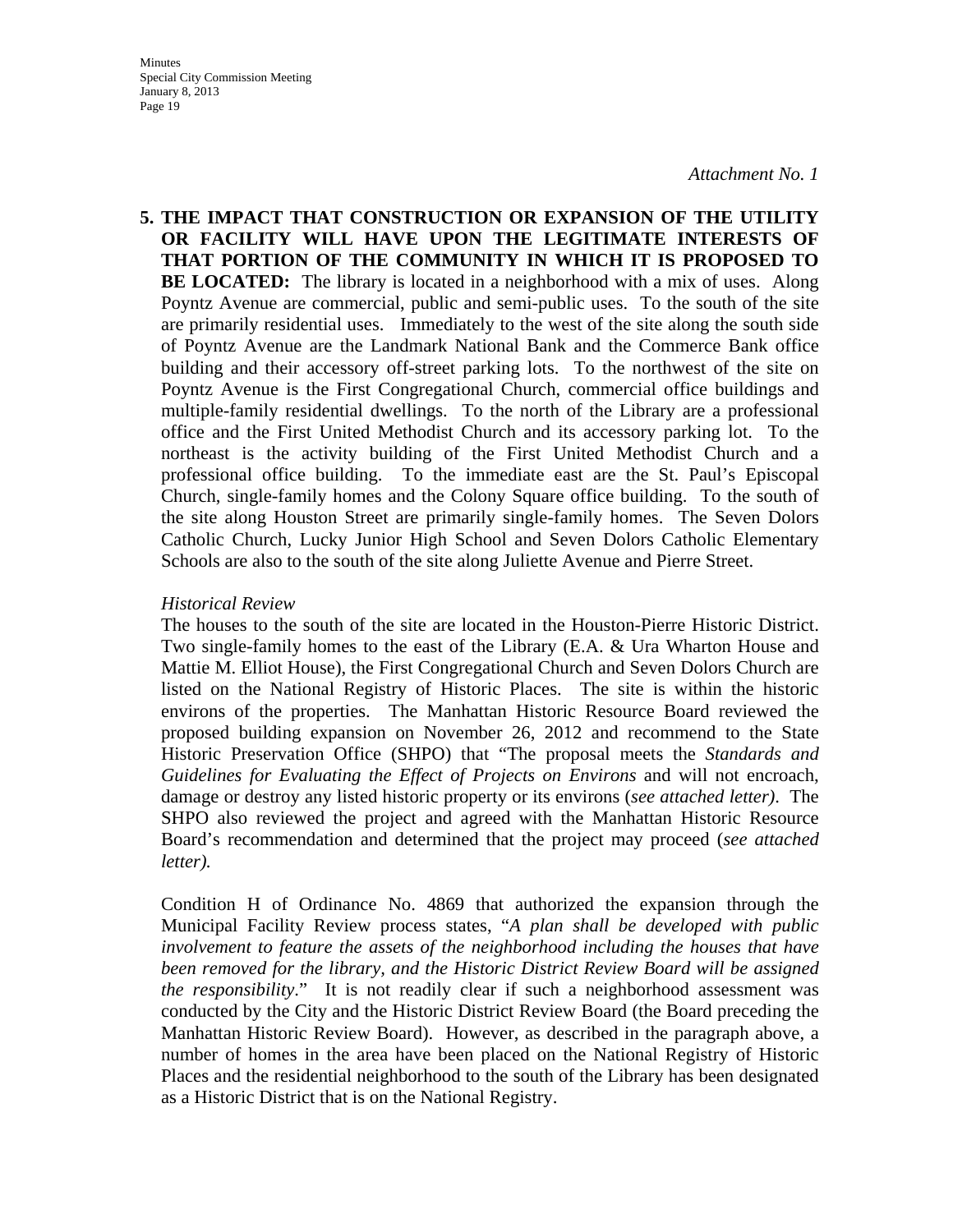### *Building Setback & Facility Operations*

There should be minimal impact as a result of the construction of the Manhattan Public Library children's library area expansion upon the legitimate interests of that portion of the community in which the facility is proposed. The Library has been in existence on the site since 1967. The building was expanded in 1998 and has been in its current condition since that time. The residential properties to the east are buffered from the off-street parking lot is by a eight foot tall wrought iron fence and limestone columns separate the site from the adjacent property to the east. The wrought iron fence was mutually agreed upon by the Library and the adjacent property owner.

The proposed north addition will maintain an identical east side yard setback as the existing building, which is 8 feet, 7 inches. The south building addition will have an east side yard setback of 24 feet, 11 inches. The minimum required side yard setback for this use in the C-1 District is 8 feet and the minimum setback is met. The front yard setback along Poyntz Avenue will be in line with the front façade of the existing building, which will maintain a consistent character along Poyntz Avenue.

No change in the business hours of the Library is proposed. Currently the hours are the following:

| $Monday$ – Thursday | $9:00 \text{ am} - 9:00 \text{ pm}$ |
|---------------------|-------------------------------------|
| Friday              | $9:00 \text{ am} - 8:00 \text{ pm}$ |
| Saturday            | $9:00 \text{ am} - 6:00 \text{ pm}$ |
| Sunday              | $1:00 \text{ pm} - 6:00 \text{ pm}$ |

### *Traffic Analysis & Parking*

As part of the application, a traffic analysis was conducted by Jeff Hancock, P.E. of SMH Consultants, Inc. for the Library and the proposed building expansion (*see attached*). The analysis looked at both the sight distances of driveways on the adjacent streets and the increase in the amount of traffic generated by the building addition. No changes are proposed for the location and design of the 2 driveways leading to the offstreet parking lot. The analysis states that there are unrestricted (with the exception of existing mature trees) and adequate sight distances at these 2 access points of the parking lot.

The traffic analysis calculated that the finished building would generate a total 357 p.m. peak hour trips, or an increase of 46 trips when comparing to the existing condition (311 trips in the p.m. peak hour). These calculations were using the Institute of Transportation Engineers, Trip Generation Report for libraries, using the gross square footage of a building. The Public Work Administration has reviewed the traffic analysis and accepts its findings (*see attached memorandum).*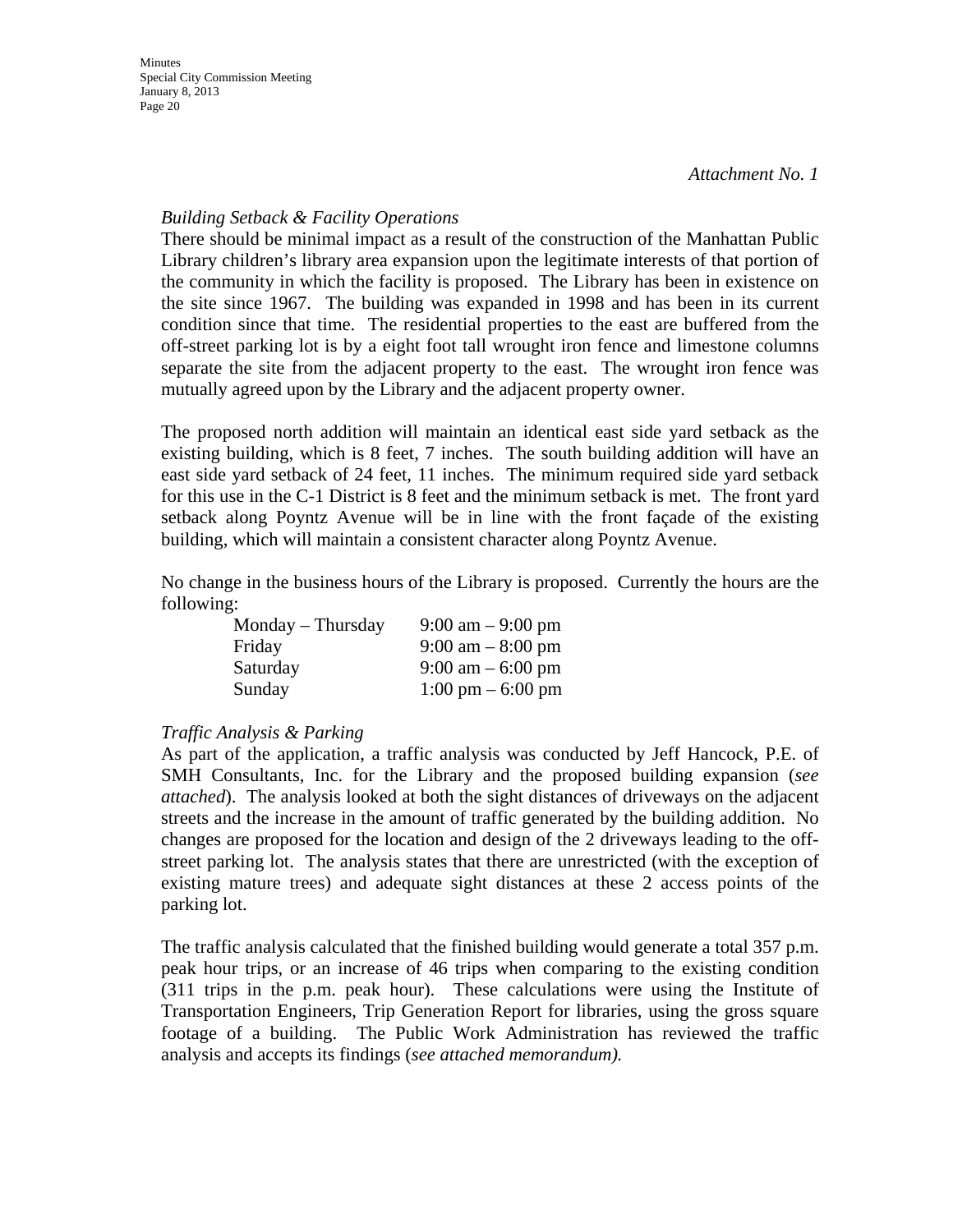The 1994 Municipal Facility Review used an off-street parking calculation of 1 parking space per 1,000 square feet of gross area to base the minimum parking requirements at that time. Using that same parking ratio, the proposed addition would be required to provide a minimum of 75 parking spaces. As stated previously, the building expansion is, in most part, designed to accommodate the expansion of existing children programs and activities that are crowded and "will allow the Library to better serve the existing patrons that are currently using the facility." The applicant is not anticipating the added space for the children's area of the Library will generate additional vehicle traffic over the existing demands of the facility. As mentioned, most patrons of these existing activities and programs are too young to drive and will be accompanied by an adult, thus not generating additional vehicle trips to the Library.

As described earlier, the "Future Programmable Space" has not been defined, but, is not anticipated to generate additional traffic beyond the present conditions.

The number of parking spaces on the site is set at 64 spaces and cannot be easily increased due to site constraints. However, there is on-street parking on both sides of Poyntz Avenue and the south side of Houston Street. A public parking lot is available to the east of the site at S.  $6<sup>th</sup>$  Street and Houston Street for parking. It can also be assumed that patrons of the Library park in the bank parking lots to the west of the site during peak hours of the Library and when the bank buildings are closed and parking is available.

Although the site cannot provide the minimum required off-street parking for the proposed expansion, there appears to be sufficient evidence that the proposed addition will not generate an increase in parking demands on the site compared to the existing use and that adequate on-street and off-street parking is available throughout the area, the majority of which should not affect neighboring property owners. Considering these factors, the impact that the expansion of the facility will have upon the legitimate interests of that portion of the community in which it is proposed to be located appears to be minimal.

Condition G of Ordinance No. 4869 that authorized the expansion through the Municipal Facility Review process states, *City Staff shall complete a traffic, parking, and pedestrian study of the larger area and that study shall make recommendations to maximize off-site public parking available to the library and to assure pedestrian safety*. It is unknown if City Administration conducted such a study. The Library has been in its present state for since 1998, when the construction of the east expansion was completed. It does not appear that the traffic generated from the Library has substantially impacted public parking and pedestrian safety throughout the neighborhood. Through the application process, SMH Consultants conducted a traffic analysis that determined that the sight distances were adequate for the existing entrances to the off-street parking lot on the site.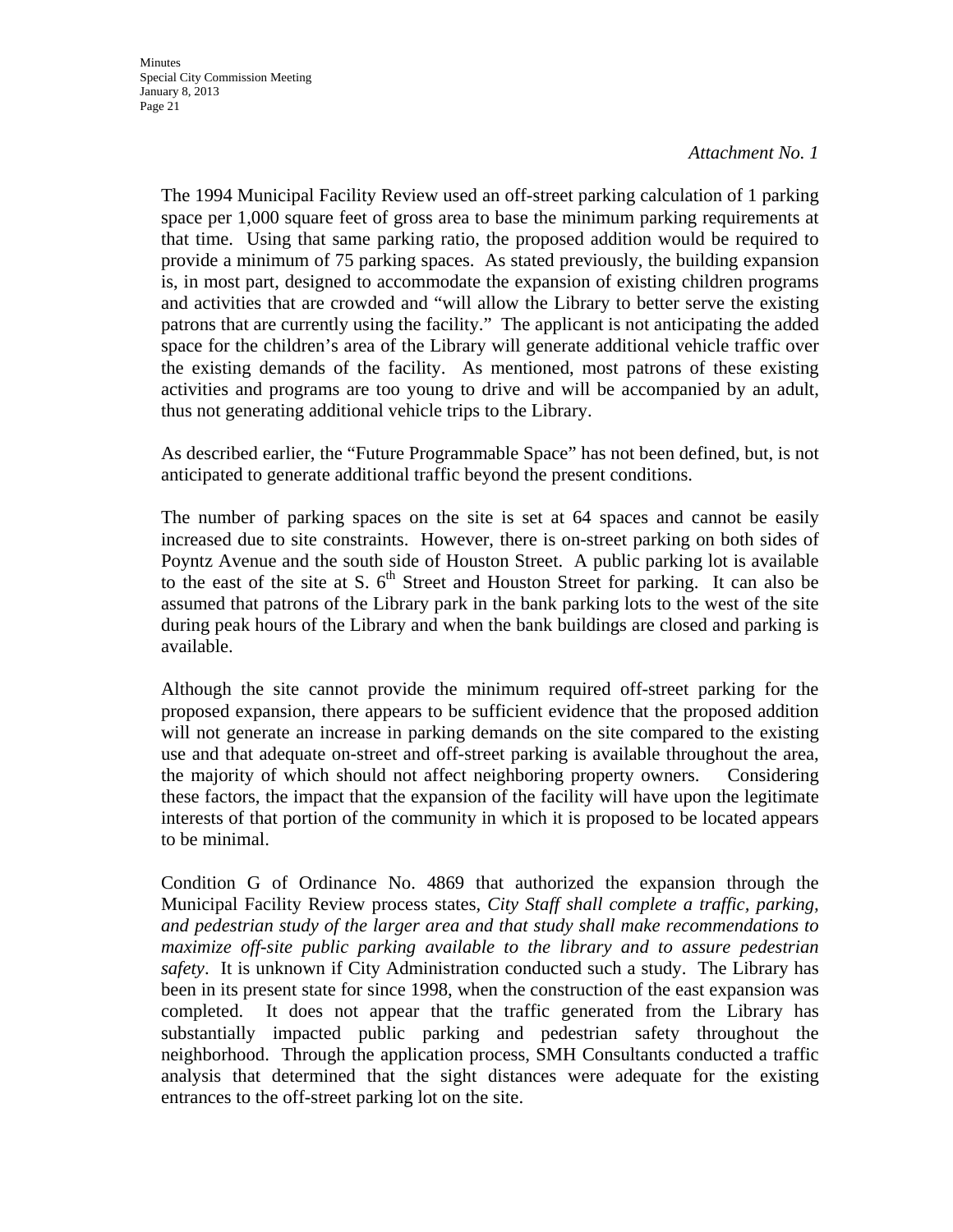### **6. IF THE OWNER OF THE UTILITY OR FACILITY IS THE CITY OF MANHATTAN, AND IF THE FACILITY OR UTILITY IS OF A TYPE EMBRACED WITHIN THE COMPREHENSIVE PLAN, WHETHER OR NOT IT IS IN CONFORMITY WITH THAT PLAN:**

The City of Manhattan is the owner of the land and the Library building. Through a charter ordinance, the Manhattan Public Library Board of Trustees maintains the property and operates the activities as a separate entity. The Library is funded through property taxes for its operation and maintenance.

 The Library is shown on the Downtown Core Neighborhoods Future Land Use map Public/Semi-Public use. The term Public/Semi-Public is used in the Comprehensive Plan and includes among other public uses, "libraries" as a primary use, which is the appropriate designation for the Manhattan Public Library. The proposed expansion to the municipally owned and operated facility is in conformance with the Comprehensive Plan.

**7. OTHER FACTORS AS THE PLANNING BOARD DEEMS APPROPRIATE AND RELEVANT:** If the Planning Board believes there are other factors to consider, the Board should determine those factors it deems appropriate and relevant and clearly articulate the factors.

**STAFF RECOMMENDATION:** City Administration recommends approval of a proposed building expansion to the Manhattan Public Library, 629 Poyntz Avenue, to enlarge the children's library on the first floor and future program space on the second floor. In addition to the existing conditions of approval, the following condition of approval shall apply:

- 1. Exterior building lights shall be shielded to minimize affects on adjacent properties.
- 2. A development agreement for the relocation of the City utilities located under the proposed building expansion shall be completed between the Manhattan Public Library Board of Trustees and the City of Manhattan prior to the issuance of a building permit.

*The Planning Board shall not recommend approval of the request unless it determines, by a preponderance of the evidence, that the public interests to be served by the construction or expansion of the utility or facility outweigh any impact upon legitimate community interests, as such impact is mitigated by any requirements of the Planning Board.*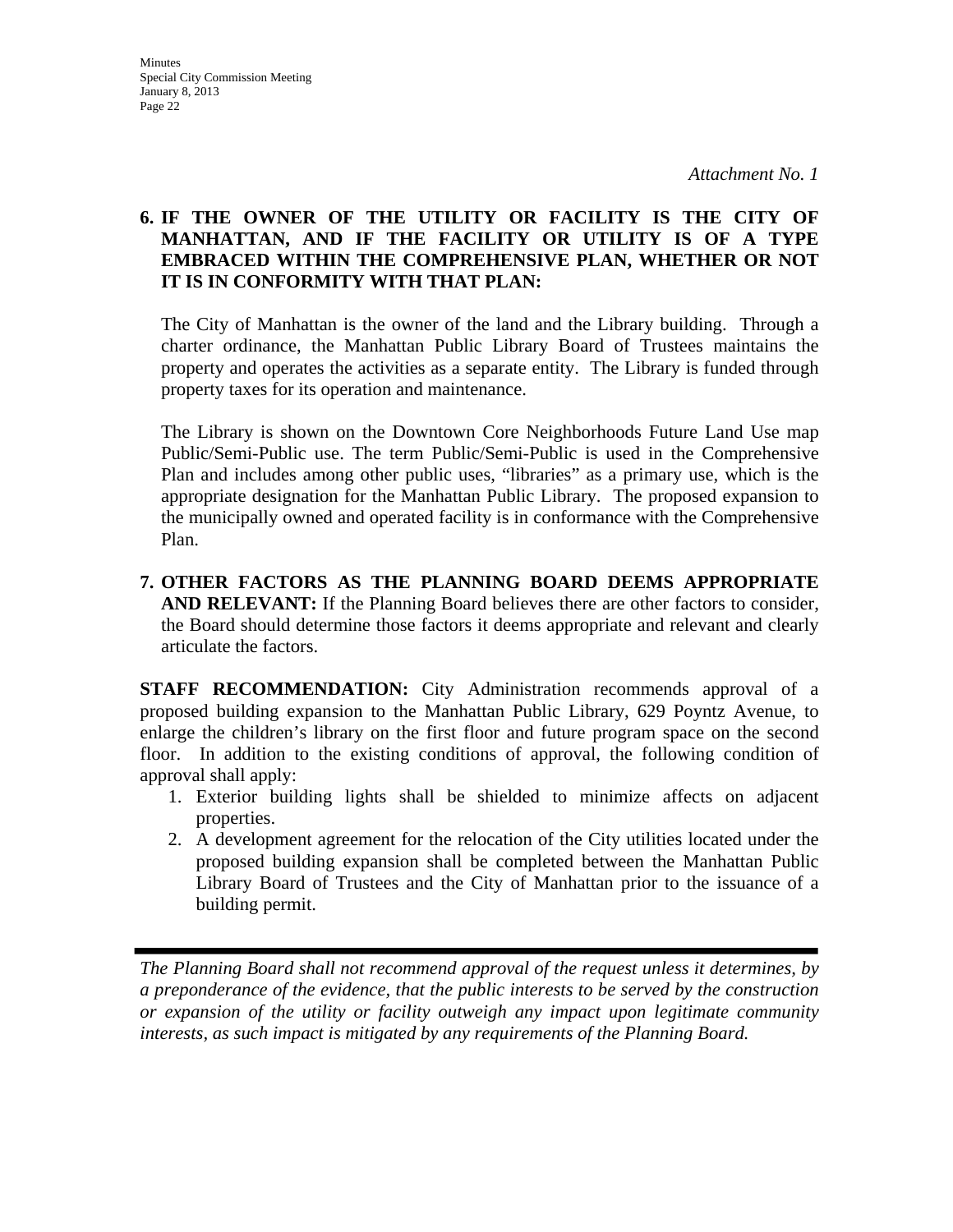*If the Planning Board recommends approval, they shall also recommend any requirements or conditions they deem necessary to mitigate impacts caused by such use. Such requirements or conditions may include, but are not limited to, any bulk, or other requirements, which would have otherwise been applicable within the zoning district in which the proposed use is to be placed.* 

# **ALTERNATIVES**

It appears the Planning Board has the following alternatives concerning the issue at hand. The Board may:

- 1. Hold a public hearing on the proposal and, following the hearing, recommend approval of a proposed expansion of the Manhattan Public Library based on the findings in the staff report, with the one condition of approval recommended by City Administration.
- 2. Hold a public hearing on the proposal and, following the hearing, recommend denial of the proposed municipal facilities, for specifically stated reasons.
- 3. Hold a public hearing on the proposal and, following the hearing, modify the site plan and/or conditions of approval, to meet the needs as perceived by the Planning Board, and establish such conditions, if any, as deemed necessary to mitigate any impacts created by the proposed expansion of the Manhattan Public Library.
- 4. Table the public hearing of the proposed municipal facilities, for specifically stated reasons and provide further direction to City Administration.